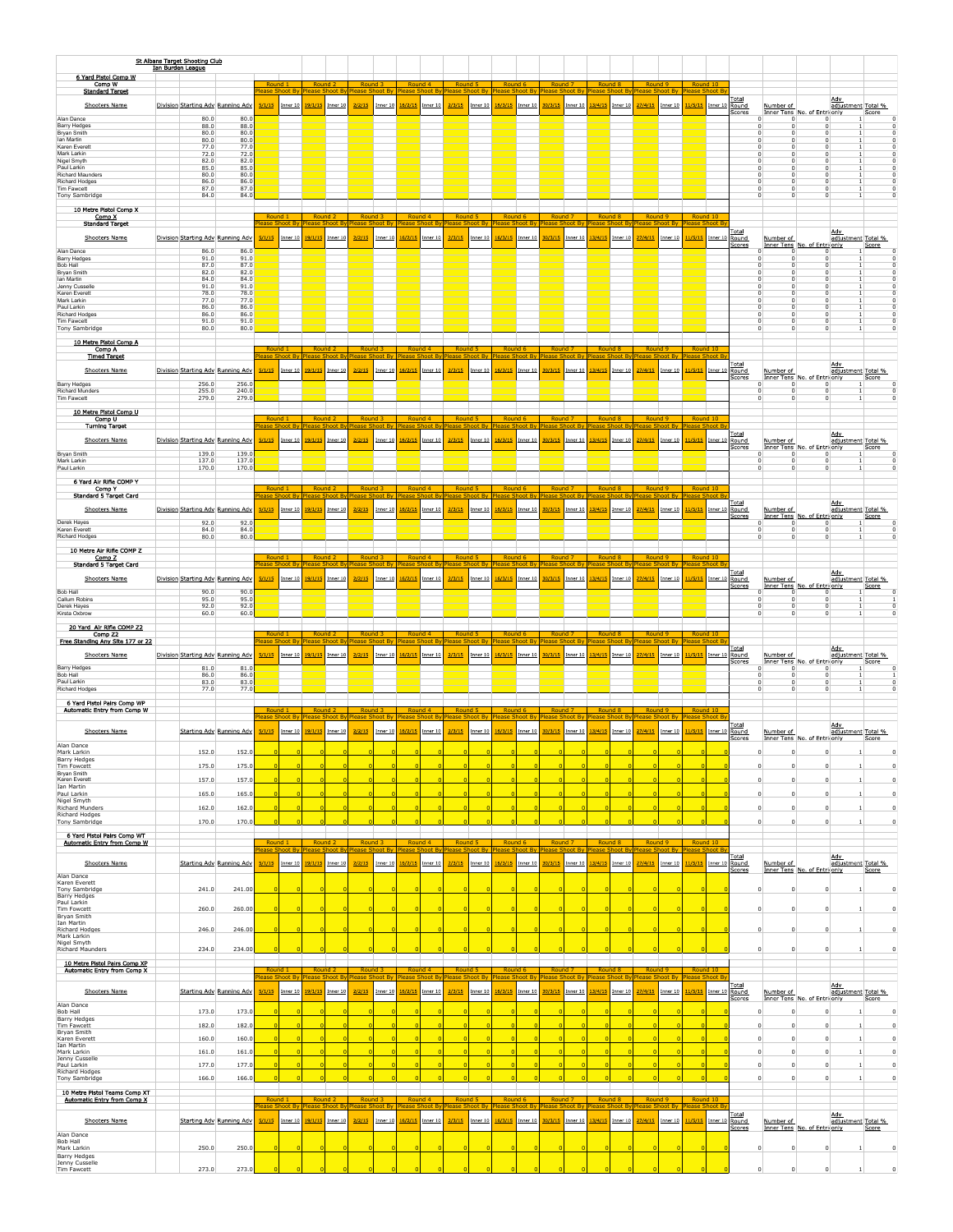| Bryan Smith<br>Karen Everett<br>Tony Sambridge |       |       |  |  |  |  |  |  |  |  |  |  |  |  |  |
|------------------------------------------------|-------|-------|--|--|--|--|--|--|--|--|--|--|--|--|--|
|                                                |       |       |  |  |  |  |  |  |  |  |  |  |  |  |  |
|                                                | 240.0 | 240.0 |  |  |  |  |  |  |  |  |  |  |  |  |  |
| Ian Martin                                     |       |       |  |  |  |  |  |  |  |  |  |  |  |  |  |
| Paul Larkin                                    |       |       |  |  |  |  |  |  |  |  |  |  |  |  |  |
| Richard Hodges                                 | 256.0 | 256.0 |  |  |  |  |  |  |  |  |  |  |  |  |  |
|                                                |       |       |  |  |  |  |  |  |  |  |  |  |  |  |  |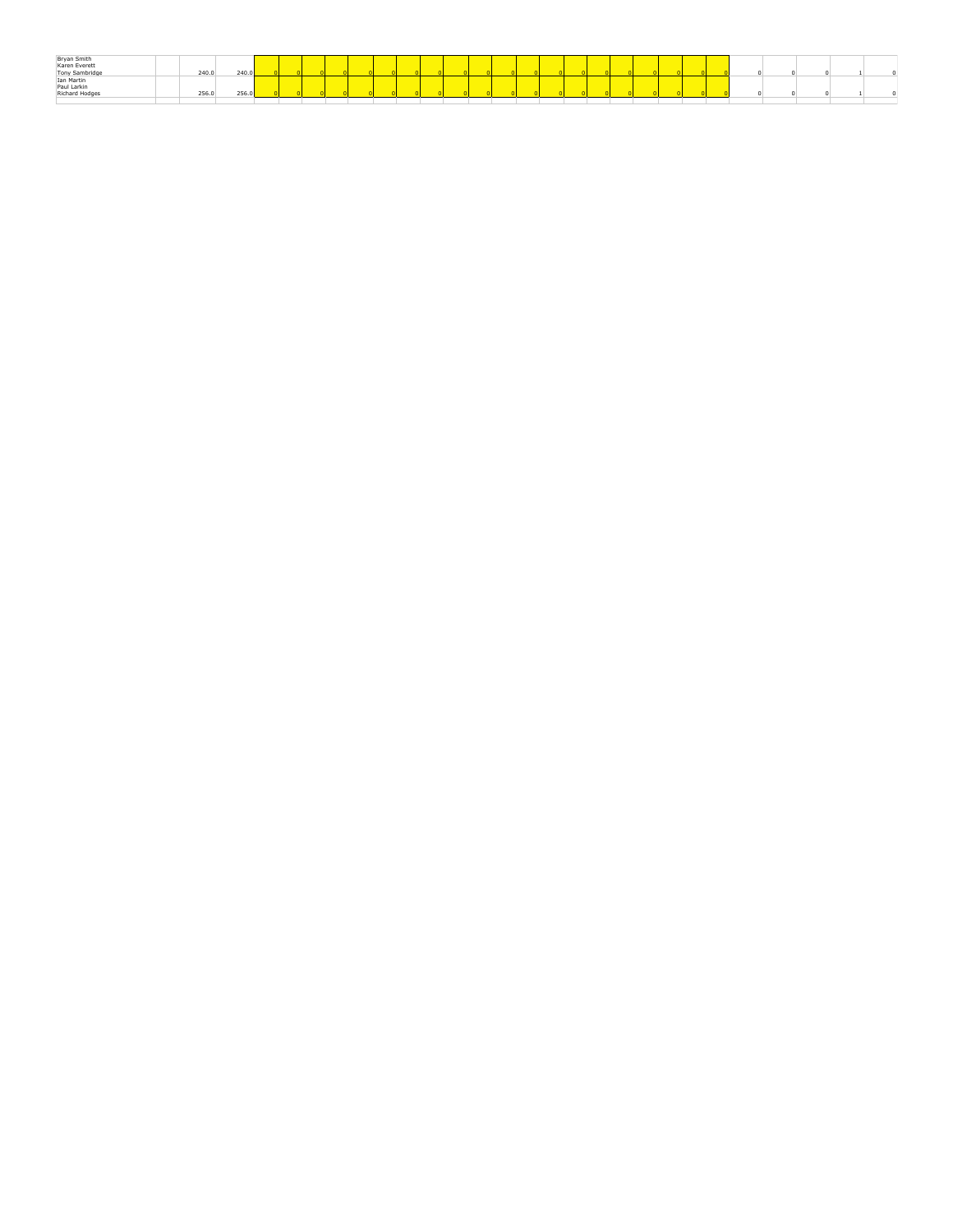| Comp A          | Average |     | Comp U      | Average |     | Comp W           | Average         | Comp X          | Average | Comp Y         | Average | Comp Z        | Average | Comp Z2         | Average | Comp WP                                 | Average | Comp WT                                            | Average | Comp XP                            | Average | Comp XT                                               | Average |
|-----------------|---------|-----|-------------|---------|-----|------------------|-----------------|-----------------|---------|----------------|---------|---------------|---------|-----------------|---------|-----------------------------------------|---------|----------------------------------------------------|---------|------------------------------------|---------|-------------------------------------------------------|---------|
| Barry Hedges    |         | 256 | Brvan Smith |         | 139 | Alan Dance       |                 | Alan Dance      | 86      | Derek Hayes    | 92      | Bob Hall      |         | Barry Hedges    | R1      | Alan Dance<br>Mark Larkin               | 152     | Alan Dance<br>Karen Everett<br>Tony Sambridge      | 241     | Alan Dance<br>Bob Hall             | 173     | Alan Dance<br><b>Bob Hall</b><br>Mark Larkin          | 250     |
| Richard Munders |         | 240 | Mark Larkin |         | 137 | Barry Hedges     |                 | Barry Hedges    | 91      | Karen Everett  | 84      | Callum Robins | 95      | <b>Bob Hall</b> |         | <b>Barry Hedges</b><br>Tim Fowcett      | 175     | Barry Hedges<br>Paul Larkin<br><b>Tim Fowcett</b>  | 260     | <b>Barry Hedges</b><br>Tim Fawcett | 182     | <b>Barry Hedges</b><br>Jenny Cusselle<br>Tim Fawcett  | 273     |
| Tim Fawcett     |         | 279 | Paul Larkin |         | 170 | Bryan Smith      | 80 <sup>1</sup> | <b>Bob Hall</b> | 87      | Richard Hodges | 80      | Derek Hayes   | 92      | Paul Larkin     | 83      | Bryan Smith<br>Karen Everett            | 157     | Bryan Smith<br><b>Ian Martin</b><br>Richard Hodges | 248     | Brvan Smith<br>Karen Everett       | 160     | Bryan Smith<br>Karen Everett<br><b>Tony Sambridge</b> | 240     |
|                 |         |     |             |         |     |                  |                 |                 |         |                |         |               |         |                 |         | <b>Ian Martin</b>                       |         | Mark Larkin<br>Nigel Smyth<br>Richard              |         | <b>Jan Martin</b>                  |         | <b>Ian Martin</b><br>Paul Larkin                      |         |
|                 |         |     |             |         |     | lan Martin       |                 | Bryan Smith     | 82      |                |         | Kirsta Oxbrow |         | Richard Hodges  | 77      | Paul Larkin                             | 165     | Maunders                                           | 234     | Mark Larkin                        | 161     | Richard Hodges                                        | 258     |
|                 |         |     |             |         |     | Karen Everett    |                 | lan Martin      | 84      |                |         |               |         |                 |         | Nigel Smyth<br>Richard Munders          | 162     |                                                    |         | Jenny Cusselle<br>Paul Larkin      | 177     |                                                       |         |
|                 |         |     |             |         |     | Mark Larkin      |                 | Jenny Cusselle  | 91      |                |         |               |         |                 |         | Richard Hodges<br><b>Tony Sambridge</b> | 170     |                                                    |         | Richard Hodges<br>Tony Sambridge   | 166     |                                                       |         |
|                 |         |     |             |         |     | Nigel Smyth      |                 | Karen Everett   | 78      |                |         |               |         |                 |         |                                         |         |                                                    |         |                                    |         |                                                       |         |
|                 |         |     |             |         |     | Paul Larkin      |                 | Mark Larkin     | 77      |                |         |               |         |                 |         |                                         |         |                                                    |         |                                    |         |                                                       |         |
|                 |         |     |             |         |     | Richard Maunders |                 | Paul Larkin     | 88.     |                |         |               |         |                 |         |                                         |         |                                                    |         |                                    |         |                                                       |         |
|                 |         |     |             |         |     | Richard Hodges   |                 | Richard Hodges  | 86      |                |         |               |         |                 |         |                                         |         |                                                    |         |                                    |         |                                                       |         |
|                 |         |     |             |         |     | Tim Fawcett      |                 | Tim Fawcett     | Q1      |                |         |               |         |                 |         |                                         |         |                                                    |         |                                    |         |                                                       |         |
|                 |         |     |             |         |     | Tony Sambridge   | 84              | Tony Sambridge  | 80      |                |         |               |         |                 |         |                                         |         |                                                    |         |                                    |         |                                                       |         |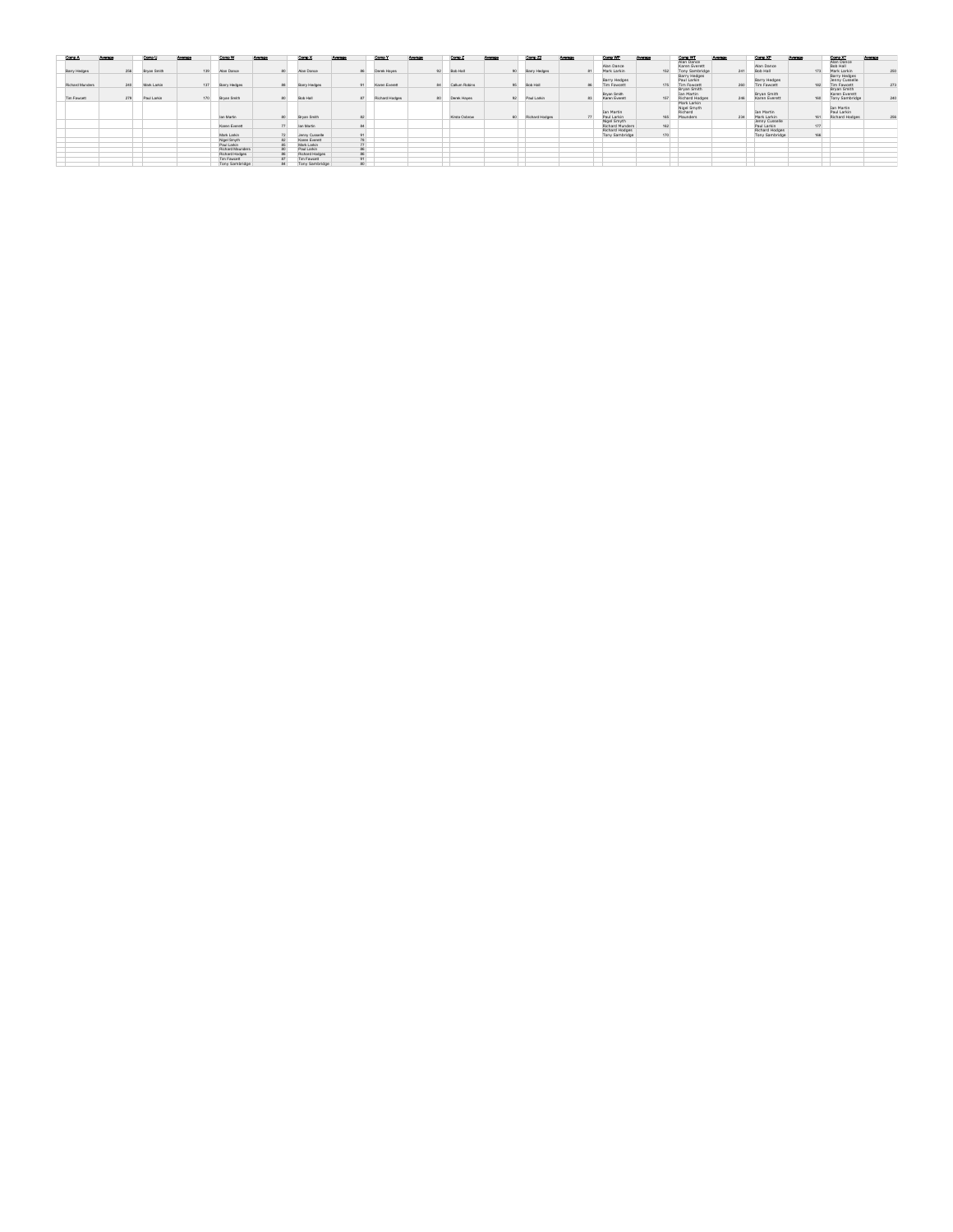|                     | Comp W                       |
|---------------------|------------------------------|
| Alan Dance          | Round 1<br>Shoot by 5/1/15   |
|                     | Comp W                       |
|                     | Round 2                      |
| Alan Dance          | Shoot by 19/1/15             |
|                     | Comp W                       |
|                     | Round 3                      |
| Alan Dance          | Shoot by 2/2/15              |
|                     | Comp W                       |
|                     | Round 4                      |
| Alan Dance          | Shoot by 16/2/15             |
|                     | Comp W<br>Round 5            |
| Alan Dance          | Shoot by 2/3/15              |
|                     | Comp W                       |
|                     | Round 6                      |
| Alan Dance          | Shoot by 16/3/15             |
|                     | Comp W                       |
|                     | Round <sub>7</sub>           |
| Alan Dance          | Shoot by 30/3/15             |
|                     | Comp W                       |
|                     | Round 8                      |
| Alan Dance          | Shoot by 13/4/15<br>Comp W   |
|                     | Round 9                      |
| Alan Dance          | Shoot by 27/4/15             |
|                     | Comp W                       |
|                     | Round 10                     |
| Alan Dance          | Shoot by 11/5/15             |
|                     | Comp W                       |
|                     | Round 1                      |
| Barry Hedges        | Shoot by 5/1/15              |
|                     | Comp W<br>Round <sub>2</sub> |
| Barry Hedges        | Shoot by 19/1/15             |
|                     | Comp W                       |
|                     | Round 3                      |
| <b>Barry Hedges</b> | Shoot by 2/2/15              |
|                     | Comp W                       |
|                     | Round 4                      |
| <b>Barry Hedges</b> | Shoot by 16/2/15             |
|                     | Comp W                       |
|                     | Round 5                      |
| Barry Hedges        | Shoot by 2/3/15<br>Comp W    |
|                     | Round 6                      |
| Barry Hedges        | Shoot by 16/3/15             |
|                     | Comp W                       |
|                     | Round 7                      |
| Barry Hedges        | Shoot by 30/3/15             |
|                     | Comp W                       |
|                     | Round 8                      |
| Barry Hedges        | Shoot by 13/4/15             |
|                     | Comp W                       |
| Barry Hedges        | Round 9<br>Shoot by 27/4/15  |
|                     | Comp W                       |
|                     | Round 10                     |
| Barry Hedges        | Shoot by 11/5/15             |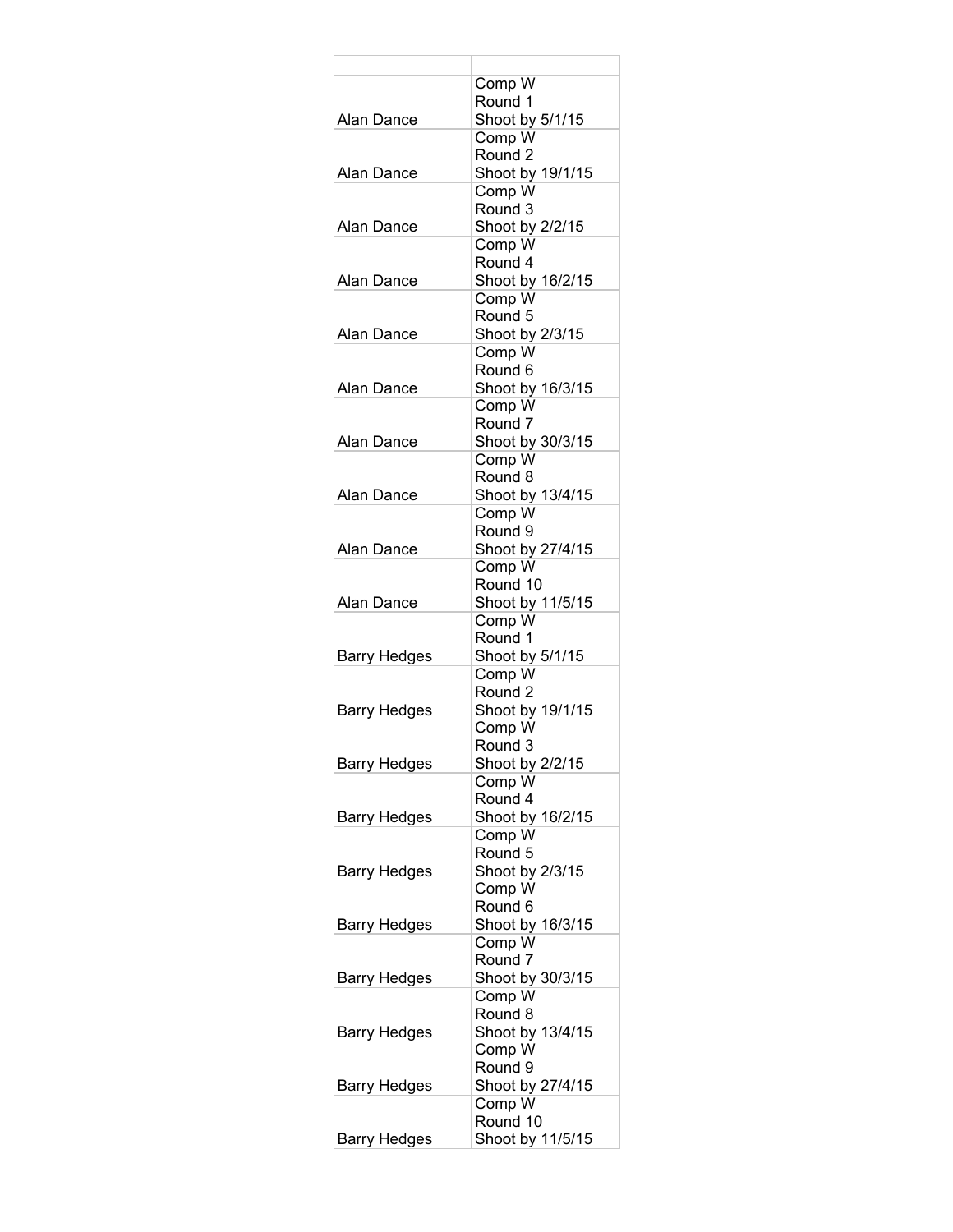|                    | Comp W                     |
|--------------------|----------------------------|
|                    | Round 1                    |
| <b>Bryan Smith</b> | Shoot by 5/1/15<br>Comp W  |
|                    | Round 2                    |
| <b>Bryan Smith</b> | Shoot by 19/1/15           |
|                    | Comp W                     |
|                    | Round 3                    |
| <b>Bryan Smith</b> | Shoot by 2/2/15            |
|                    | Comp W                     |
|                    | Round 4                    |
| <b>Bryan Smith</b> | Shoot by 16/2/15           |
|                    | Comp W                     |
|                    | Round 5                    |
| <b>Bryan Smith</b> | Shoot by 2/3/15            |
|                    | Comp W                     |
|                    | Round 6                    |
| <b>Bryan Smith</b> | Shoot by 16/3/15<br>Comp W |
|                    | Round <sub>7</sub>         |
| <b>Bryan Smith</b> | Shoot by 30/3/15           |
|                    | Comp W                     |
|                    | Round 8                    |
| <b>Bryan Smith</b> | Shoot by 13/4/15           |
|                    | Comp W                     |
|                    | Round 9                    |
| <b>Bryan Smith</b> | Shoot by 27/4/15           |
|                    | Comp W                     |
|                    | Round 10                   |
| <b>Bryan Smith</b> | Shoot by 11/5/15           |
|                    | Comp W<br>Round 1          |
| Ian Martin         | Shoot by 5/1/15            |
|                    | Comp W                     |
|                    | Round <sub>2</sub>         |
| Ian Martin         | Shoot by 19/1/15           |
|                    | Comp W                     |
|                    | Round 3                    |
| Ian Martin         | Shoot by 2/2/15            |
|                    | Comp W                     |
|                    | Round 4                    |
| Ian Martin         | Shoot by 16/2/15           |
|                    | Comp W                     |
| lan Martin         | Round 5<br>Shoot by 2/3/15 |
|                    | Comp W                     |
|                    | Round 6                    |
| Ian Martin         | Shoot by 16/3/15           |
|                    | Comp W                     |
|                    | Round <sub>7</sub>         |
| Ian Martin         | Shoot by 30/3/15           |
|                    | Comp W                     |
|                    | Round 8                    |
| Ian Martin         | Shoot by 13/4/15           |
|                    | Comp W                     |
| lan Martin         | Round 9                    |
|                    | Shoot by 27/4/15<br>Comp W |
|                    | Round 10                   |
| Ian Martin         | Shoot by 11/5/15           |
|                    |                            |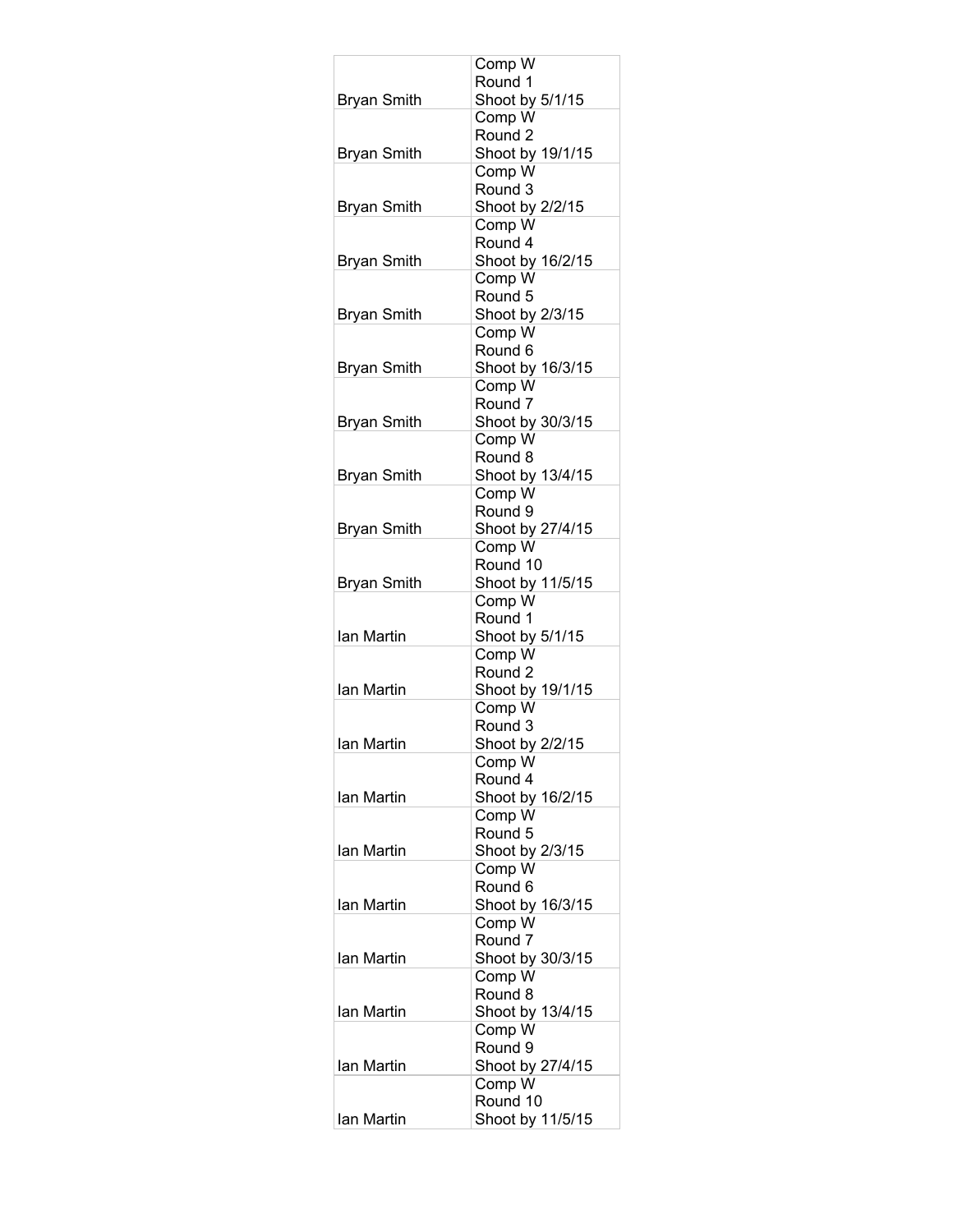|                      | Comp W                     |
|----------------------|----------------------------|
|                      | Round 1                    |
| Karen Everett        | Shoot by 5/1/15<br>Comp W  |
|                      | Round <sub>2</sub>         |
| <b>Karen Everett</b> | Shoot by 19/1/15           |
|                      | Comp W                     |
|                      | Round 3                    |
| Karen Everett        | Shoot by 2/2/15            |
|                      | Comp W                     |
|                      | Round 4                    |
| Karen Everett        | Shoot by 16/2/15           |
|                      | Comp W<br>Round 5          |
| Karen Everett        | Shoot by 2/3/15            |
|                      | Comp W                     |
|                      | Round 6                    |
| <b>Karen Everett</b> | Shoot by 16/3/15           |
|                      | Comp W                     |
|                      | Round <sub>7</sub>         |
| Karen Everett        | Shoot by 30/3/15           |
|                      | Comp W<br>Round 8          |
| Karen Everett        | Shoot by 13/4/15           |
|                      | Comp W                     |
|                      | Round 9                    |
| Karen Everett        | Shoot by 27/4/15           |
|                      | Comp W                     |
|                      | Round 10                   |
| Karen Everett        | Shoot by 11/5/15           |
|                      | Comp W<br>Round 1          |
| Mark Larkin          | Shoot by 5/1/15            |
|                      | Comp W                     |
|                      | Round <sub>2</sub>         |
| Mark Larkin          | Shoot by 19/1/15           |
|                      | Comp W                     |
|                      | Round 3                    |
| Mark Larkin          | Shoot by 2/2/15            |
|                      | Comp W<br>Round 4          |
| <b>Mark Larkin</b>   | Shoot by 16/2/15           |
|                      | Comp W                     |
|                      | Round 5                    |
| Mark Larkin          | Shoot by 2/3/15            |
|                      | Comp W                     |
|                      | Round 6                    |
| Mark Larkin          | Shoot by 16/3/15<br>Comp W |
|                      | Round 7                    |
| Mark Larkin          | Shoot by 30/3/15           |
|                      | Comp W                     |
|                      | Round 8                    |
| Mark Larkin          | Shoot by 13/4/15           |
|                      | Comp W                     |
|                      | Round 9                    |
| Mark Larkin          | Shoot by 27/4/15<br>Comp W |
|                      | Round 10                   |
| Mark Larkin          | Shoot by 11/5/15           |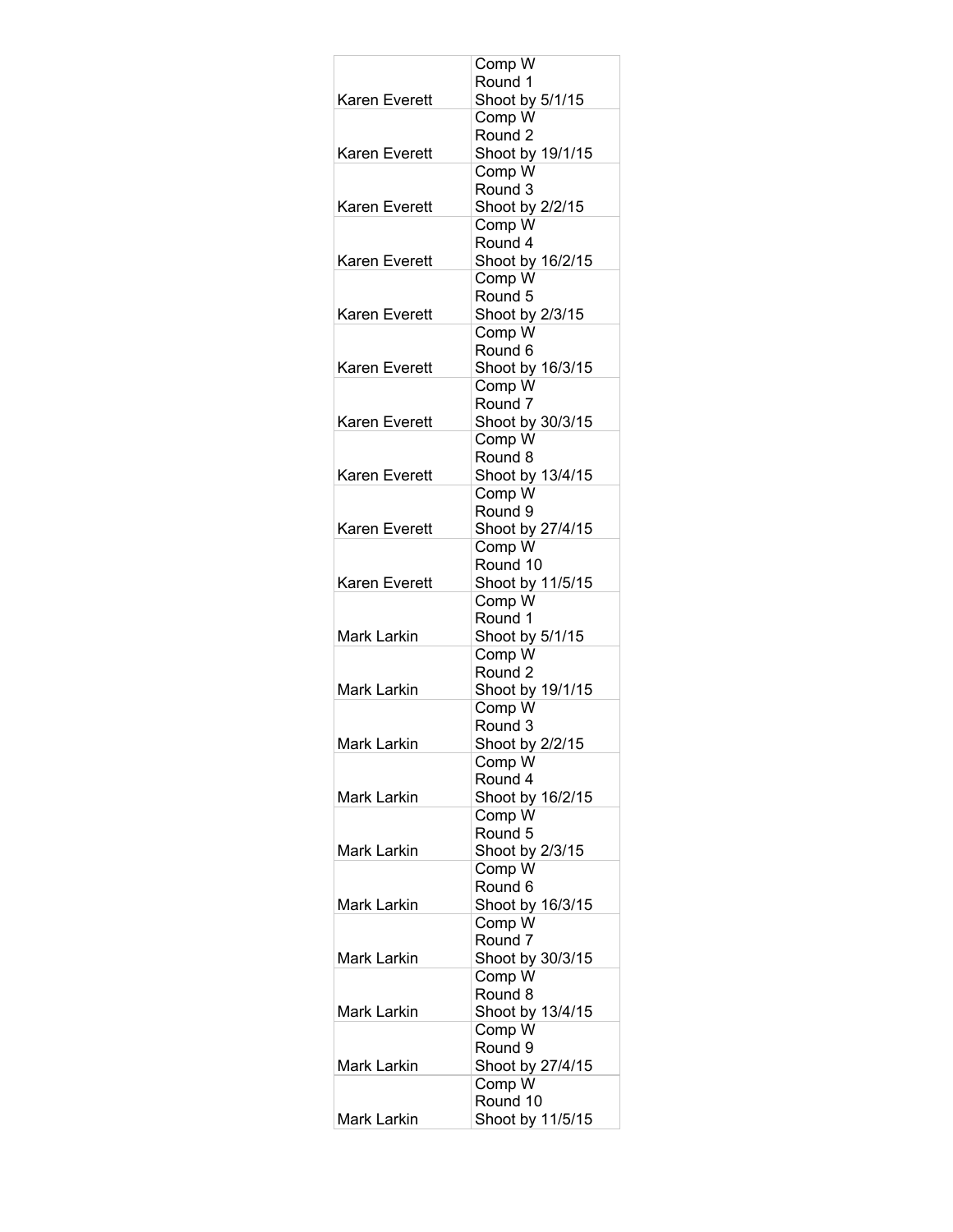|             | Comp W                      |
|-------------|-----------------------------|
|             | Round 1                     |
| Nigel Smyth | Shoot by 5/1/15<br>Comp W   |
|             | Round 2                     |
| Nigel Smyth | Shoot by 19/1/15            |
|             | Comp W                      |
|             | Round 3                     |
| Nigel Smyth | Shoot by 2/2/15             |
|             | Comp W                      |
|             | Round 4                     |
| Nigel Smyth | Shoot by 16/2/15<br>Comp W  |
|             | Round 5                     |
| Nigel Smyth | Shoot by 2/3/15             |
|             | Comp W                      |
|             | Round 6                     |
| Nigel Smyth | Shoot by 16/3/15            |
|             | Comp W                      |
|             | Round <sub>7</sub>          |
| Nigel Smyth | Shoot by 30/3/15            |
|             | Comp W<br>Round 8           |
| Nigel Smyth | Shoot by 13/4/15            |
|             | Comp W                      |
|             | Round 9                     |
| Nigel Smyth | Shoot by 27/4/15            |
|             | Comp W                      |
|             | Round 10                    |
| Nigel Smyth | Shoot by 11/5/15<br>Comp W  |
|             | Round 1                     |
| Paul Larkin | Shoot by 5/1/15             |
|             | Comp W                      |
|             | Round 2                     |
| Paul Larkin | Shoot by 19/1/15            |
|             | Comp W                      |
| Paul Larkin | Round 3<br>Shoot by 2/2/15  |
|             | Comp W                      |
|             | Round 4                     |
| Paul Larkin | Shoot by 16/2/15            |
|             | Comp W                      |
|             | Round 5                     |
| Paul Larkin | Shoot by 2/3/15             |
|             | Comp W                      |
| Paul Larkin | Round 6<br>Shoot by 16/3/15 |
|             | Comp W                      |
|             | Round <sub>7</sub>          |
| Paul Larkin | Shoot by 30/3/15            |
|             | Comp W                      |
|             | Round 8                     |
| Paul Larkin | Shoot by 13/4/15            |
|             | Comp W<br>Round 9           |
| Paul Larkin | Shoot by 27/4/15            |
|             | Comp W                      |
|             | Round 10                    |
| Paul Larkin | Shoot by 11/5/15            |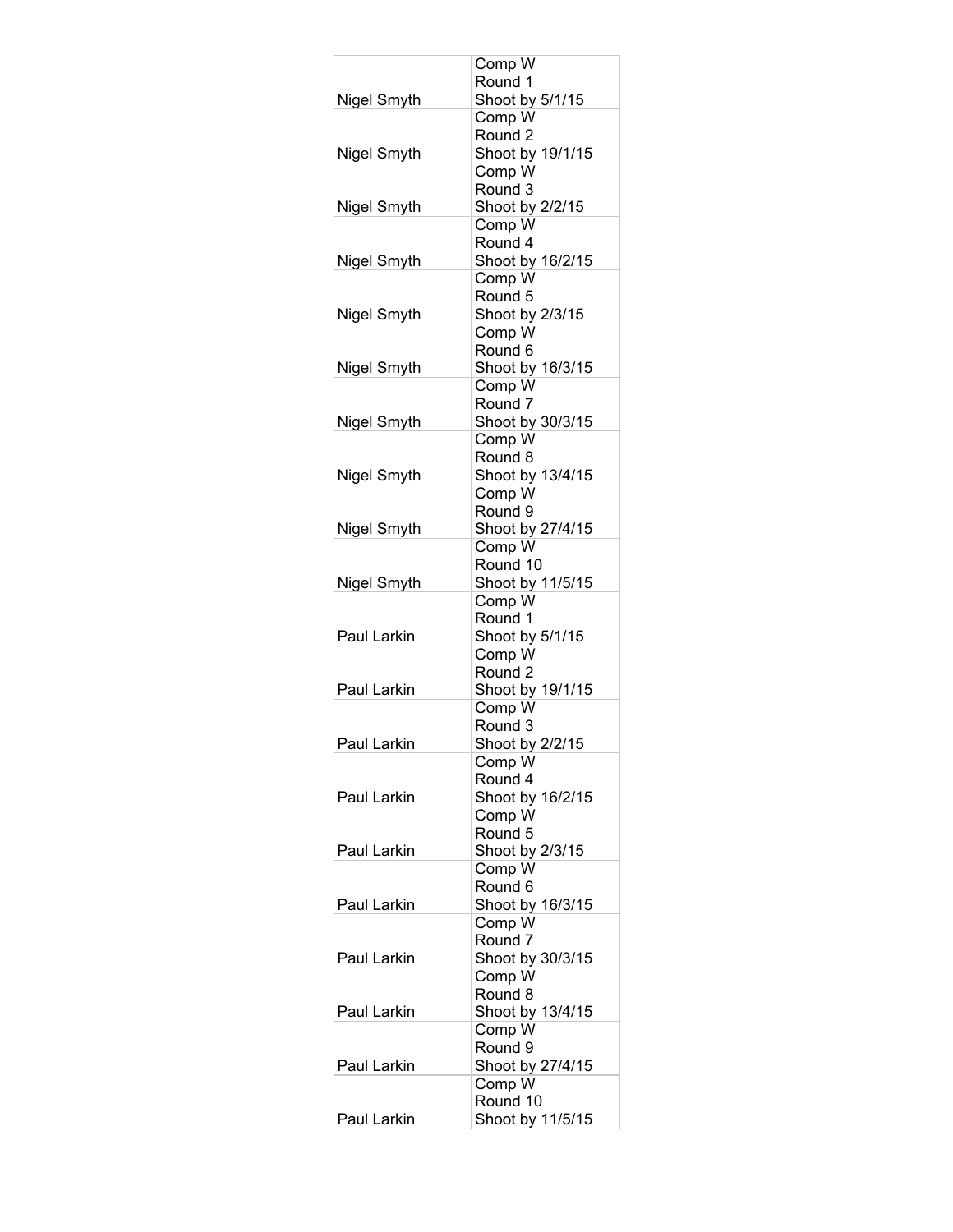|                         | Comp W                       |
|-------------------------|------------------------------|
|                         | Round 1                      |
| <b>Richard Hodges</b>   | Shoot by 5/1/15<br>Comp W    |
|                         | Round <sub>2</sub>           |
| <b>Richard Hodges</b>   | Shoot by 19/1/15             |
|                         | Comp W                       |
|                         | Round 3                      |
| <b>Richard Hodges</b>   | Shoot by 2/2/15              |
|                         | Comp W                       |
| <b>Richard Hodges</b>   | Round 4<br>Shoot by 16/2/15  |
|                         | Comp W                       |
|                         | Round 5                      |
| <b>Richard Hodges</b>   | Shoot by 2/3/15              |
|                         | Comp W                       |
|                         | Round 6                      |
| <b>Richard Hodges</b>   | Shoot by 16/3/15             |
|                         | Comp W<br>Round <sub>7</sub> |
| <b>Richard Hodges</b>   | Shoot by 30/3/15             |
|                         | Comp W                       |
|                         | Round 8                      |
| <b>Richard Hodges</b>   | Shoot by 13/4/15             |
|                         | Comp W                       |
|                         | Round 9                      |
| <b>Richard Hodges</b>   | Shoot by 27/4/15<br>Comp W   |
|                         | Round 10                     |
| <b>Richard Hodges</b>   | Shoot by 11/5/15             |
|                         | Comp W                       |
|                         | Round 1                      |
| <b>Richard Maunders</b> | Shoot by 5/1/15              |
|                         | Comp W<br>Round <sub>2</sub> |
| <b>Richard Maunders</b> | Shoot by 19/1/15             |
|                         | Comp W                       |
|                         | Round 3                      |
| <b>Richard Maunders</b> | Shoot by 2/2/15              |
|                         | Comp W                       |
| <b>Richard Maunders</b> | Round 4                      |
|                         | Shoot by 16/2/15<br>Comp W   |
|                         | Round 5                      |
| <b>Richard Maunders</b> | Shoot by 2/3/15              |
|                         | Comp W                       |
|                         | Round 6                      |
| <b>Richard Maunders</b> | Shoot by 16/3/15             |
|                         | Comp W<br>Round 7            |
| <b>Richard Maunders</b> | Shoot by 30/3/15             |
|                         | Comp W                       |
|                         | Round 8                      |
| <b>Richard Maunders</b> | Shoot by 13/4/15             |
|                         | Comp W                       |
|                         | Round 9                      |
| <b>Richard Maunders</b> | Shoot by 27/4/15<br>Comp W   |
|                         | Round 10                     |
| <b>Richard Maunders</b> | Shoot by 11/5/15             |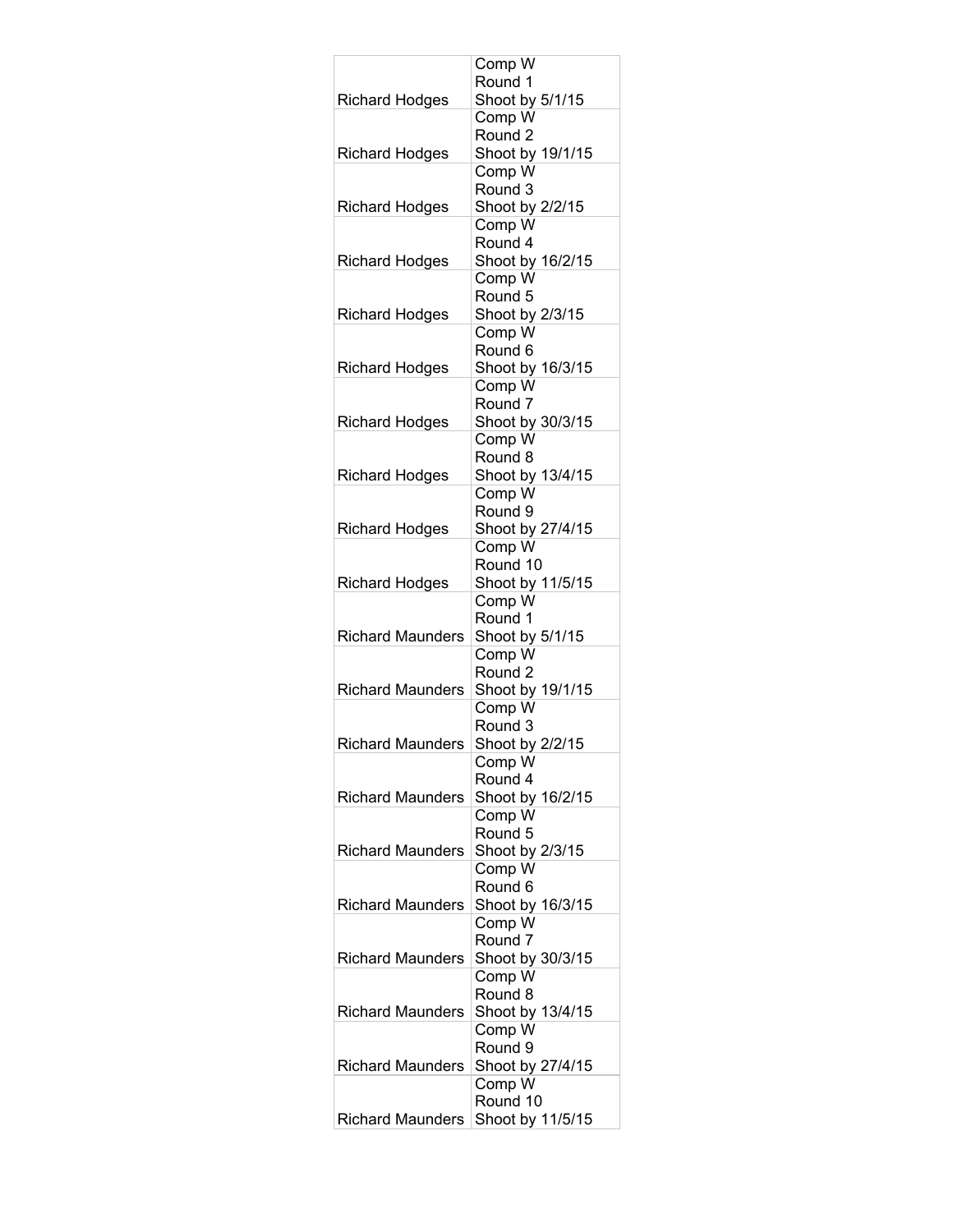|                       | Comp W                      |
|-----------------------|-----------------------------|
|                       | Round 1                     |
| <b>Tim Fawcett</b>    | Shoot by 5/1/15<br>Comp W   |
|                       | Round <sub>2</sub>          |
| <b>Tim Fawcett</b>    | Shoot by 19/1/15            |
|                       | Comp W                      |
|                       | Round 3                     |
| <b>Tim Fawcett</b>    | Shoot by 2/2/15<br>Comp W   |
|                       | Round 4                     |
| <b>Tim Fawcett</b>    | Shoot by 16/2/15            |
|                       | Comp W                      |
|                       | Round 5                     |
| <b>Tim Fawcett</b>    | Shoot by 2/3/15             |
|                       | Comp W<br>Round 6           |
| <b>Tim Fawcett</b>    | Shoot by 16/3/15            |
|                       | Comp W                      |
|                       | Round <sub>7</sub>          |
| <b>Tim Fawcett</b>    | Shoot by 30/3/15            |
|                       | Comp W                      |
| <b>Tim Fawcett</b>    | Round 8<br>Shoot by 13/4/15 |
|                       | Comp W                      |
|                       | Round 9                     |
| <b>Tim Fawcett</b>    | Shoot by 27/4/15            |
|                       | Comp W                      |
|                       | Round 10                    |
| <b>Tim Fawcett</b>    | Shoot by 11/5/15<br>Comp W  |
|                       | Round 1                     |
| Tony Sambridge        | Shoot by 5/1/15             |
|                       | Comp W                      |
|                       | Round <sub>2</sub>          |
| Tony Sambridge        | Shoot by 19/1/15            |
|                       | Comp W<br>Round 3           |
| <b>Tony Sambridge</b> | Shoot by 2/2/15             |
|                       | Comp W                      |
|                       | Round 4                     |
| <b>Tony Sambridge</b> | Shoot by 16/2/15            |
|                       | Comp W<br>Round 5           |
| Tony Sambridge        | Shoot by 2/3/15             |
|                       | Comp W                      |
|                       | Round 6                     |
| Tony Sambridge        | Shoot by 16/3/15            |
|                       | Comp W                      |
|                       | Round 7<br>Shoot by 30/3/15 |
| Tony Sambridge        | Comp W                      |
|                       | Round 8                     |
| Tony Sambridge        | Shoot by 13/4/15            |
|                       | Comp W                      |
|                       | Round 9                     |
| Tony Sambridge        | Shoot by 27/4/15<br>Comp W  |
|                       | Round 10                    |
| Tony Sambridge        | Shoot by 11/5/15            |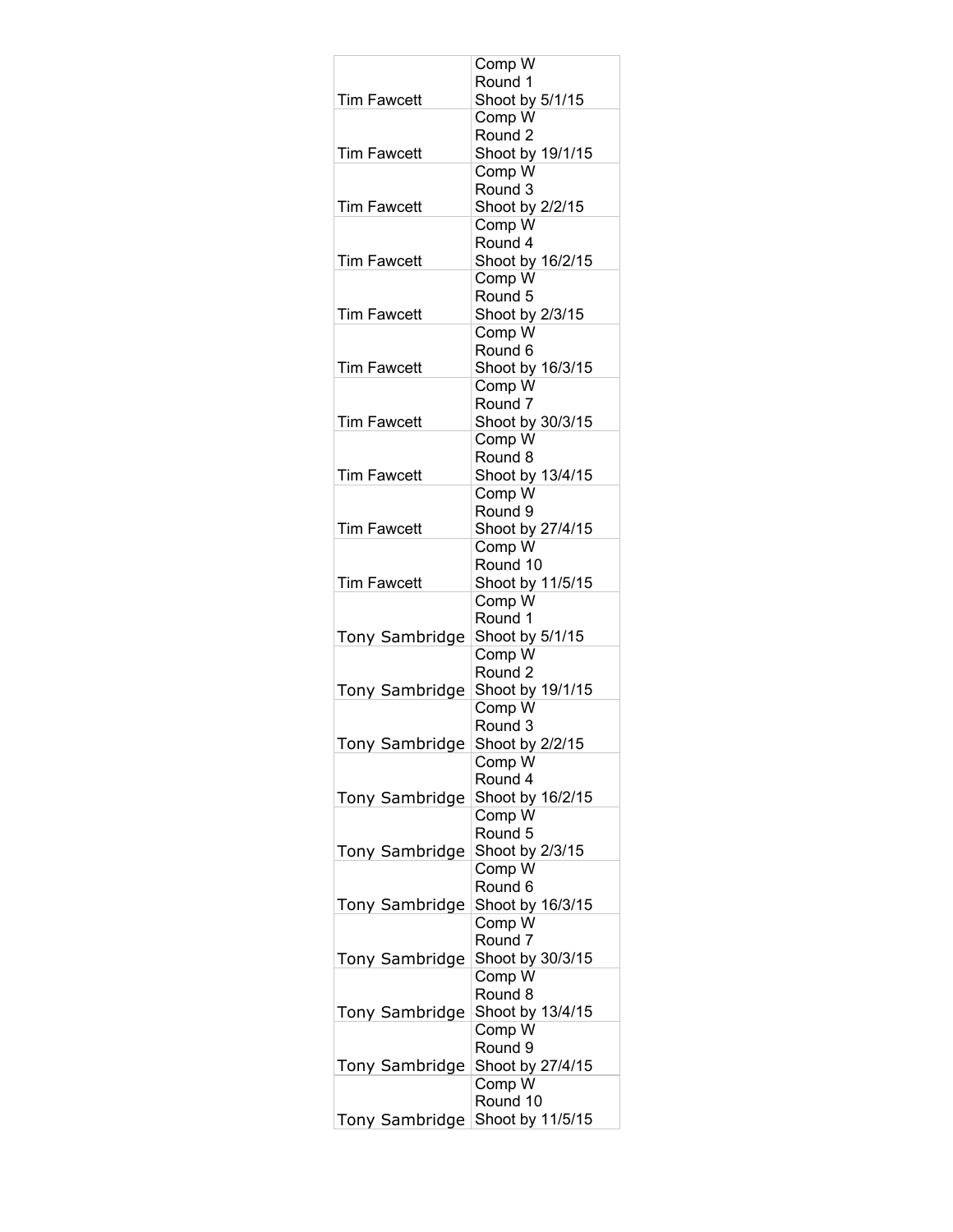|                     | Comp X                       |
|---------------------|------------------------------|
| Alan Dance          | Round 1                      |
|                     | Shoot by 5/1/15<br>Comp X    |
|                     | Round <sub>2</sub>           |
| Alan Dance          | Shoot by 19/1/15             |
|                     | Comp X                       |
|                     | Round 3                      |
| Alan Dance          | Shoot by 2/2/15              |
|                     | Comp X                       |
|                     | Round 4                      |
| Alan Dance          | Shoot by 16/2/15             |
|                     | Comp X                       |
| Alan Dance          | Round 5<br>Shoot by 2/3/15   |
|                     | Comp X                       |
|                     | Round 6                      |
| Alan Dance          | Shoot by 16/3/15             |
|                     | Comp X                       |
|                     | Round <sub>7</sub>           |
| Alan Dance          | Shoot by 30/3/15             |
|                     | Comp X                       |
|                     | Round 8                      |
| Alan Dance          | Shoot by 13/4/15<br>Comp X   |
|                     | Round 9                      |
| Alan Dance          | Shoot by 27/4/15             |
|                     | Comp X                       |
|                     | Round 10                     |
| Alan Dance          | Shoot by 11/5/15             |
|                     | Comp X                       |
|                     | Round 1                      |
| Barry Hedges        | Shoot by 5/1/15              |
|                     | Comp X<br>Round <sub>2</sub> |
| Barry Hedges        | Shoot by 19/1/15             |
|                     | Comp X                       |
|                     | Round 3                      |
| <b>Barry Hedges</b> | Shoot by 2/2/15              |
|                     | Comp X                       |
|                     | Round 4                      |
| Barry Hedges        | Shoot by 16/2/15             |
|                     | Comp X                       |
|                     | Round 5                      |
| Barry Hedges        | Shoot by 2/3/15<br>Comp X    |
|                     | Round 6                      |
| <b>Barry Hedges</b> | Shoot by 16/3/15             |
|                     | Comp X                       |
|                     | Round 7                      |
| Barry Hedges        | Shoot by 30/3/15             |
|                     | Comp X                       |
|                     | Round 8                      |
| Barry Hedges        | Shoot by 13/4/15             |
|                     | Comp X<br>Round 9            |
| Barry Hedges        | Shoot by 27/4/15             |
|                     | Comp X                       |
|                     | Round 10                     |
| Barry Hedges        | Shoot by 11/5/15             |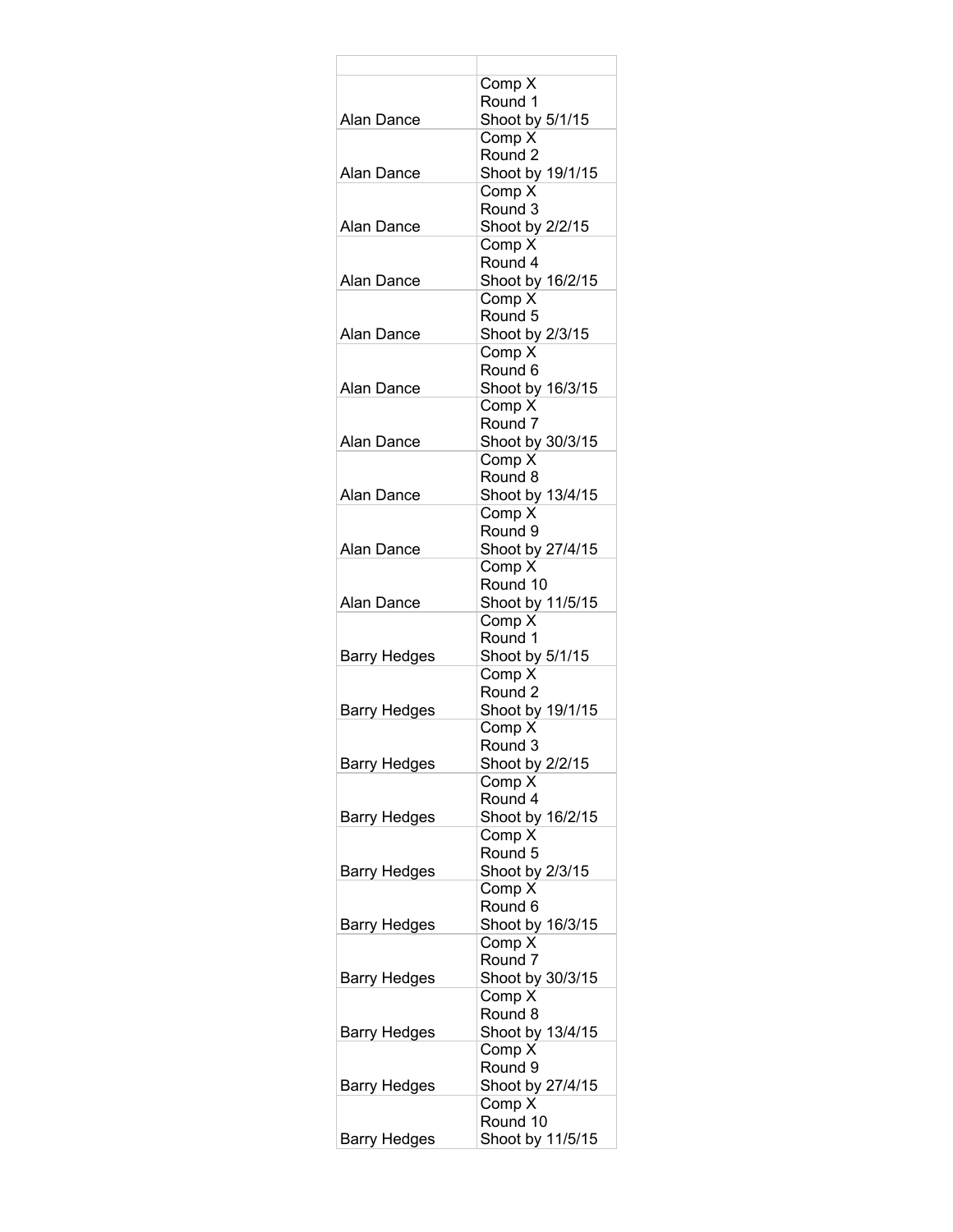|                    | Comp X                       |
|--------------------|------------------------------|
|                    | Round 1                      |
| <b>Bob Hall</b>    | Shoot by 5/1/15              |
|                    | Comp X<br>Round 2            |
| <b>Bob Hall</b>    | Shoot by 19/1/15             |
|                    | Comp X                       |
|                    | Round 3                      |
| <b>Bob Hall</b>    | Shoot by 2/2/15              |
|                    | Comp X                       |
|                    | Round 4                      |
| <b>Bob Hall</b>    | Shoot by 16/2/15             |
|                    | Comp X<br>Round 5            |
| Bob Hall           | Shoot by 2/3/15              |
|                    | Comp X                       |
|                    | Round <sub>6</sub>           |
| <b>Bob Hall</b>    | Shoot by 16/3/15             |
|                    | Comp X                       |
|                    | Round <sub>7</sub>           |
| Bob Hall           | Shoot by 30/3/15<br>Comp X   |
|                    | Round 8                      |
| <b>Bob Hall</b>    | Shoot by 13/4/15             |
|                    | Comp X                       |
|                    | Round 9                      |
| <b>Bob Hall</b>    | Shoot by 27/4/15             |
|                    | Comp X                       |
|                    | Round 10                     |
| <b>Bob Hall</b>    | Shoot by 11/5/15<br>Comp X   |
|                    | Round 1                      |
| <b>Bryan Smith</b> | Shoot by 5/1/15              |
|                    | Comp X                       |
|                    | Round <sub>2</sub>           |
| <b>Bryan Smith</b> | Shoot by 19/1/15             |
|                    | Comp X                       |
| <b>Bryan Smith</b> | Round 3<br>Shoot by 2/2/15   |
|                    | Comp X                       |
|                    | Round 4                      |
| <b>Bryan Smith</b> | Shoot by 16/2/15             |
|                    | Comp X                       |
|                    | Round 5                      |
| <b>Bryan Smith</b> | Shoot by 2/3/15              |
|                    | Comp X<br>Round <sub>6</sub> |
| <b>Bryan Smith</b> | Shoot by 16/3/15             |
|                    | Comp X                       |
|                    | Round 7                      |
| <b>Bryan Smith</b> | Shoot by 30/3/15             |
|                    | Comp X                       |
|                    | Round 8                      |
| <b>Bryan Smith</b> | Shoot by 13/4/15<br>Comp X   |
|                    | Round 9                      |
| <b>Bryan Smith</b> | Shoot by 27/4/15             |
|                    | Comp X                       |
|                    | Round 10                     |
| <b>Bryan Smith</b> | Shoot by 11/5/15             |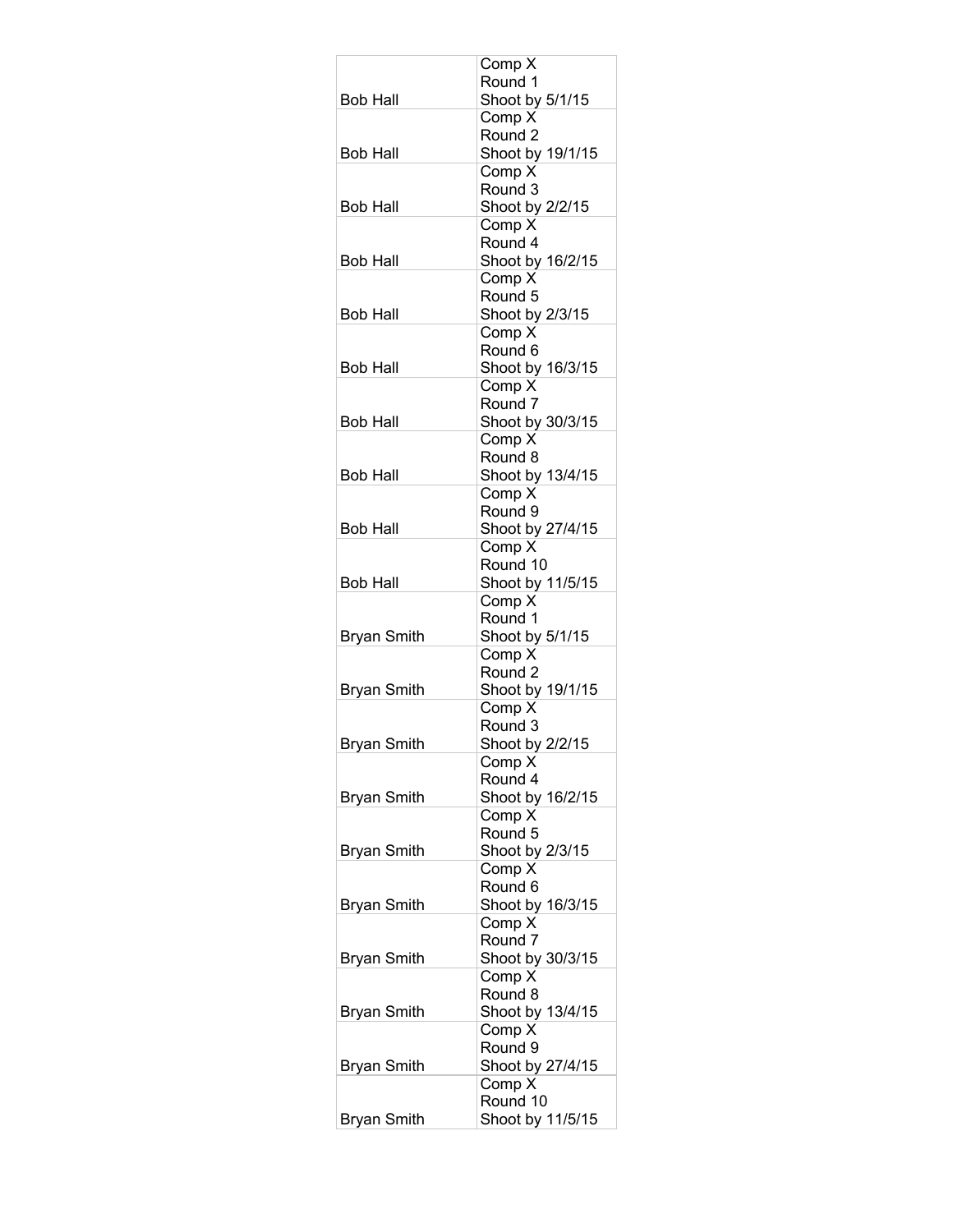|                 | Comp X                                 |
|-----------------|----------------------------------------|
| lan Martin      | Round 1                                |
|                 | Shoot by 5/1/15<br>Comp X              |
|                 | Round 2                                |
| Ian Martin      | Shoot by 19/1/15                       |
|                 | Comp X                                 |
|                 | Round 3                                |
| Ian Martin      | Shoot by 2/2/15                        |
|                 | Comp X<br>Round 4                      |
| Ian Martin      | Shoot by 16/2/15                       |
|                 | Comp X                                 |
|                 | Round 5                                |
| Ian Martin      | Shoot by 2/3/15                        |
|                 | Comp X                                 |
| Ian Martin      | Round <sub>6</sub><br>Shoot by 16/3/15 |
|                 | Comp X                                 |
|                 | Round 7                                |
| Ian Martin      | Shoot by 30/3/15                       |
|                 | Comp X                                 |
|                 | Round 8                                |
| Ian Martin      | Shoot by 13/4/15                       |
|                 | Comp X<br>Round 9                      |
| Ian Martin      | Shoot by 27/4/15                       |
|                 | Comp X                                 |
|                 | Round 10                               |
| Ian Martin      | Shoot by 11/5/15                       |
|                 | Comp X                                 |
| Jenney Cusselle | Round 1<br>Shoot by 5/1/15             |
|                 | Comp X                                 |
|                 | Round <sub>2</sub>                     |
| Jenney Cusselle | Shoot by 19/1/15                       |
|                 | Comp X                                 |
| Jenney Cusselle | Round 3<br>Shoot by 2/2/15             |
|                 | Comp X                                 |
|                 | Round 4                                |
| Jenney Cusselle | Shoot by 16/2/15                       |
|                 | Comp X                                 |
|                 | Round 5                                |
| Jenney Cusselle | Shoot by 2/3/15<br>Comp X              |
|                 | Round 6                                |
| Jenney Cusselle | Shoot by 16/3/15                       |
|                 | Comp X                                 |
|                 | Round <sub>7</sub>                     |
| Jenney Cusselle | Shoot by 30/3/15                       |
|                 | Comp X<br>Round 8                      |
| Jenney Cusselle | Shoot by 13/4/15                       |
|                 | Comp X                                 |
|                 | Round 9                                |
| Jenney Cusselle | Shoot by 27/4/15                       |
|                 | Comp X<br>Round 10                     |
| Jenney Cusselle | Shoot by 11/5/15                       |
|                 |                                        |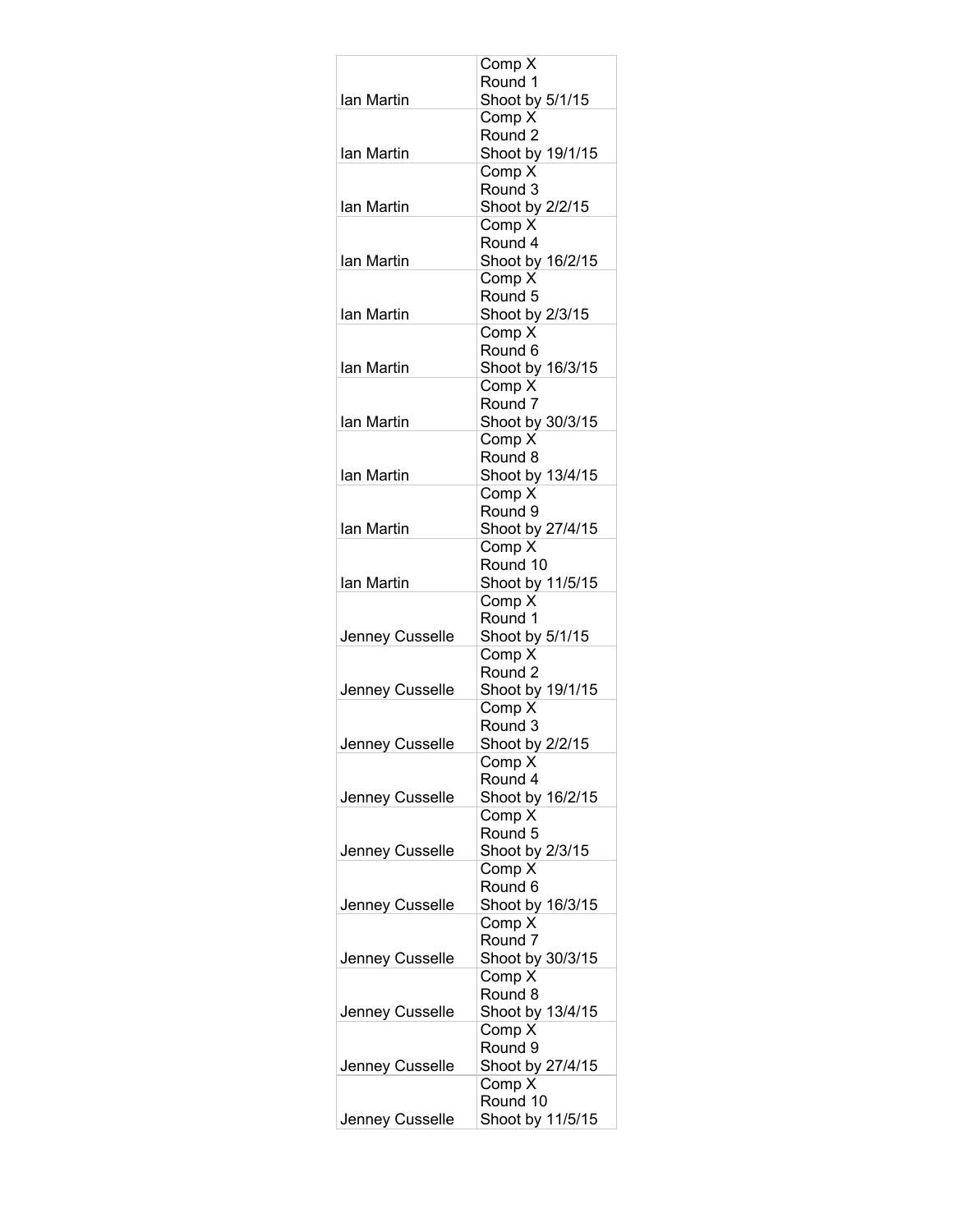|                      | Comp X                       |
|----------------------|------------------------------|
|                      | Round 1                      |
| Karen Everett        | Shoot by 5/1/15              |
|                      | Comp X<br>Round <sub>2</sub> |
| <b>Karen Everett</b> | Shoot by 19/1/15             |
|                      | Comp X                       |
|                      | Round 3                      |
| Karen Everett        | Shoot by 2/2/15              |
|                      | Comp X                       |
|                      | Round 4                      |
| Karen Everett        | Shoot by 16/2/15             |
|                      | Comp X<br>Round 5            |
| Karen Everett        | Shoot by 2/3/15              |
|                      | Comp X                       |
|                      | Round 6                      |
| <b>Karen Everett</b> | Shoot by 16/3/15             |
|                      | Comp X                       |
|                      | Round <sub>7</sub>           |
| Karen Everett        | Shoot by 30/3/15             |
|                      | Comp X<br>Round 8            |
| Karen Everett        | Shoot by 13/4/15             |
|                      | Comp X                       |
|                      | Round 9                      |
| Karen Everett        | Shoot by 27/4/15             |
|                      | Comp X                       |
|                      | Round 10                     |
| Karen Everett        | Shoot by 11/5/15<br>Comp X   |
|                      | Round 1                      |
| Mark Larkin          | Shoot by 5/1/15              |
|                      | Comp X                       |
|                      | Round 2                      |
| Mark Larkin          | Shoot by 19/1/15             |
|                      | Comp X<br>Round 3            |
| <b>Mark Larkin</b>   | Shoot by 2/2/15              |
|                      | Comp X                       |
|                      | Round 4                      |
| <b>Mark Larkin</b>   | Shoot by 16/2/15             |
|                      | Comp X                       |
|                      | Round 5                      |
| Mark Larkin          | Shoot by 2/3/15<br>Comp X    |
|                      | Round 6                      |
| Mark Larkin          | Shoot by 16/3/15             |
|                      | Comp X                       |
|                      | Round <sub>7</sub>           |
| Mark Larkin          | Shoot by 30/3/15             |
|                      | Comp X<br>Round 8            |
| Mark Larkin          | Shoot by 13/4/15             |
|                      | Comp X                       |
|                      | Round 9                      |
| Mark Larkin          | Shoot by 27/4/15             |
|                      | Comp X                       |
|                      | Round 10                     |
| Mark Larkin          | Shoot by 11/5/15             |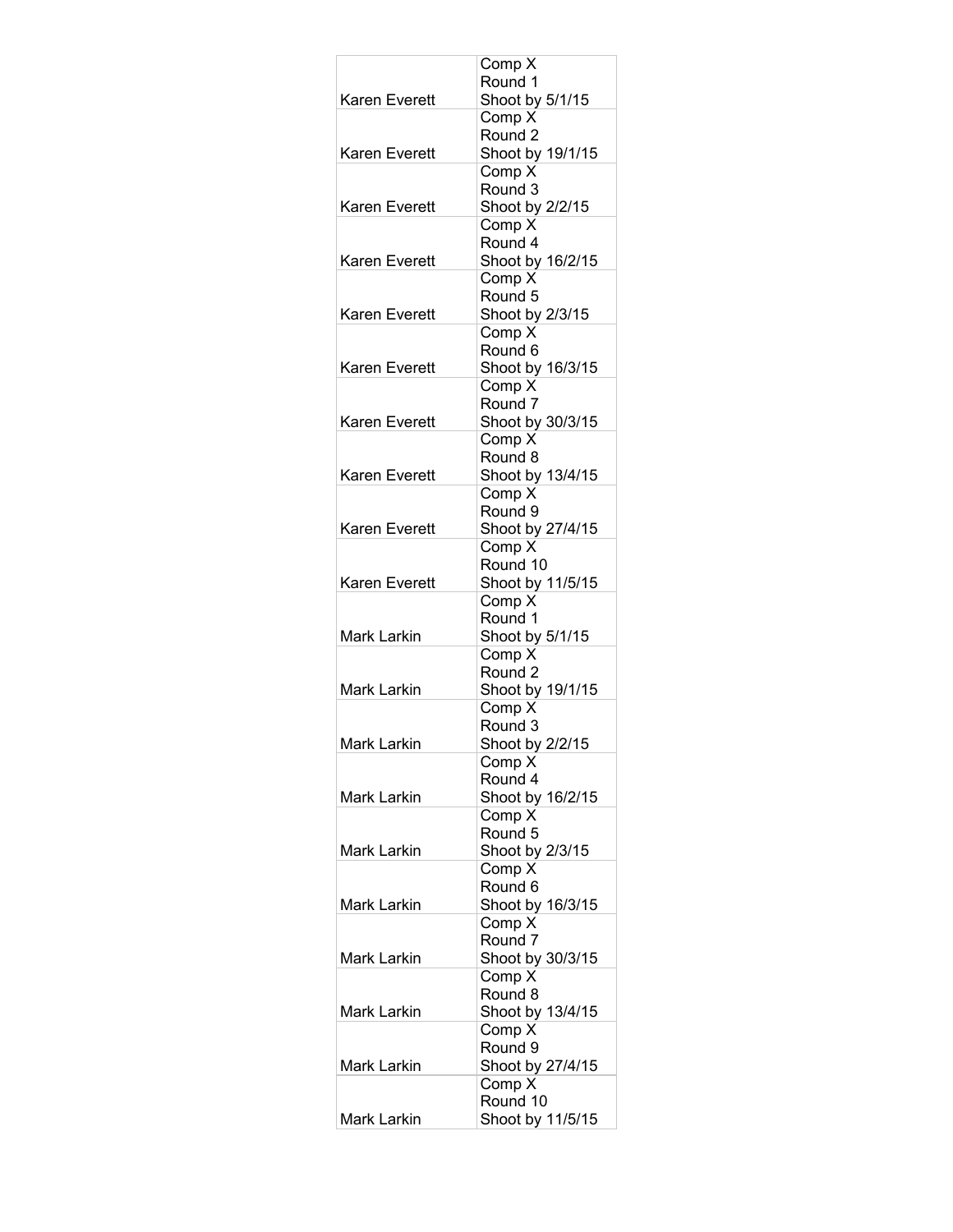|                       | Comp X                       |
|-----------------------|------------------------------|
|                       | Round 1                      |
| Paul Larkin           | Shoot by 5/1/15              |
|                       | Comp X<br>Round <sub>2</sub> |
| Paul Larkin           | Shoot by 19/1/15             |
|                       | Comp X                       |
|                       | Round 3                      |
| Paul Larkin           | Shoot by 2/2/15              |
|                       | Comp X                       |
|                       | Round 4                      |
| Paul Larkin           | Shoot by 16/2/15<br>Comp X   |
|                       | Round 5                      |
| Paul Larkin           | Shoot by 2/3/15              |
|                       | Comp X                       |
|                       | Round 6                      |
| Paul Larkin           | Shoot by 16/3/15             |
|                       | Comp X                       |
|                       | Round <sub>7</sub>           |
| Paul Larkin           | Shoot by 30/3/15<br>Comp X   |
|                       | Round 8                      |
| Paul Larkin           | Shoot by 13/4/15             |
|                       | Comp X                       |
|                       | Round 9                      |
| Paul Larkin           | Shoot by 27/4/15             |
|                       | Comp X                       |
|                       | Round 10                     |
| Paul Larkin           | Shoot by 11/5/15<br>Comp X   |
|                       | Round 1                      |
| <b>Richard Hodges</b> | Shoot by 5/1/15              |
|                       | Comp X                       |
|                       | Round <sub>2</sub>           |
| <b>Richard Hodges</b> | Shoot by 19/1/15             |
|                       | Comp X                       |
|                       | Round 3<br>Shoot by 2/2/15   |
| <b>Richard Hodges</b> | Comp X                       |
|                       | Round 4                      |
| <b>Richard Hodges</b> | Shoot by 16/2/15             |
|                       | Comp X                       |
|                       | Round 5                      |
| <b>Richard Hodges</b> | Shoot by 2/3/15              |
|                       | Comp X                       |
| Richard Hodges        | Round 6<br>Shoot by 16/3/15  |
|                       | Comp X                       |
|                       | Round 7                      |
| <b>Richard Hodges</b> | Shoot by 30/3/15             |
|                       | Comp X                       |
|                       | Round 8                      |
| <b>Richard Hodges</b> | Shoot by 13/4/15             |
|                       | Comp X                       |
|                       | Round 9                      |
| Richard Hodges        | Shoot by 27/4/15<br>Comp X   |
|                       | Round 10                     |
| <b>Richard Hodges</b> | Shoot by 11/5/15             |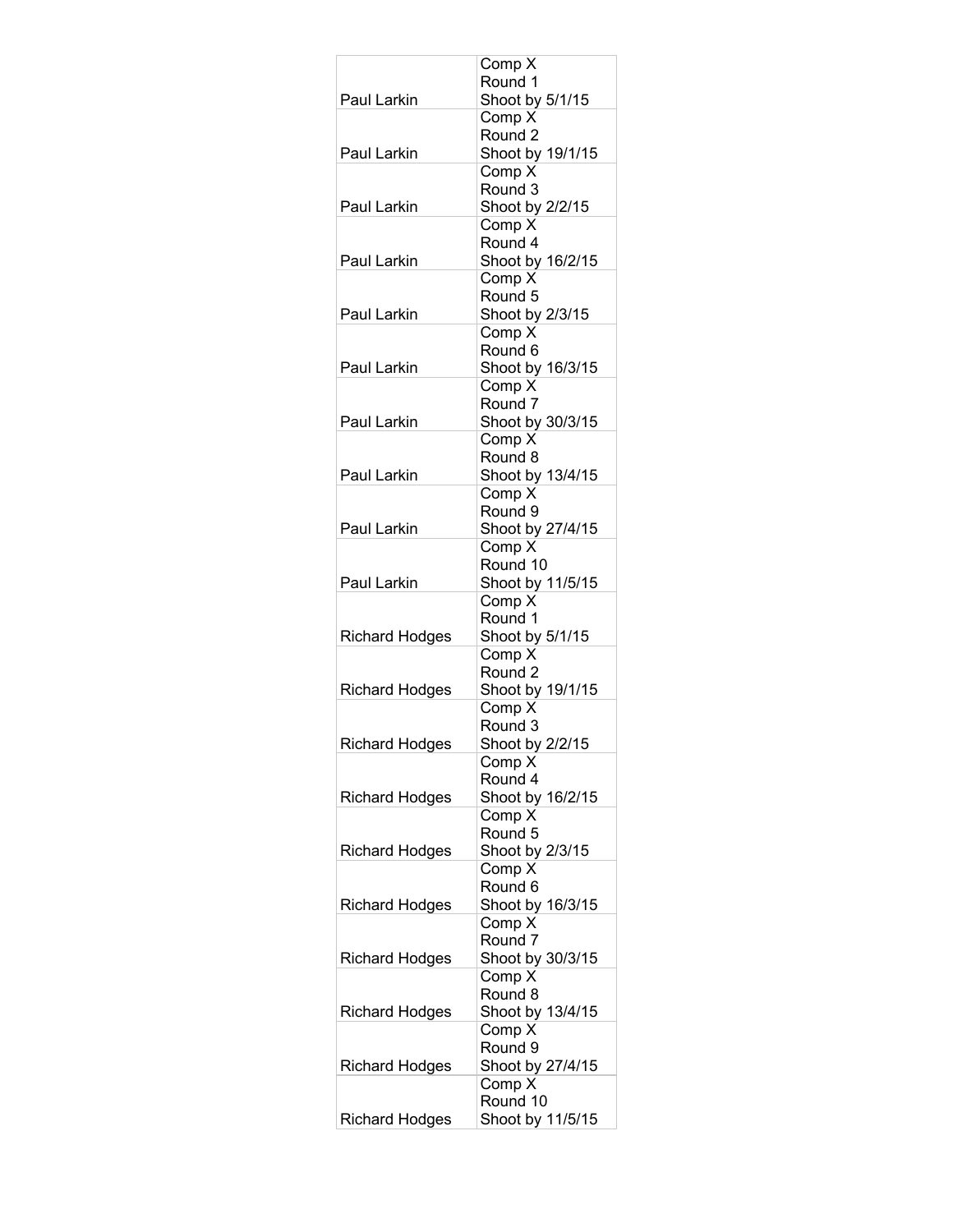|                       | Comp X                     |
|-----------------------|----------------------------|
|                       | Round 1                    |
| <b>Tim Fawcett</b>    | Shoot by 5/1/15<br>Comp X  |
|                       | Round <sub>2</sub>         |
| <b>Tim Fawcett</b>    | Shoot by 19/1/15           |
|                       | Comp X                     |
|                       | Round 3                    |
| <b>Tim Fawcett</b>    | Shoot by 2/2/15            |
|                       | Comp X                     |
|                       | Round 4                    |
| <b>Tim Fawcett</b>    | Shoot by 16/2/15<br>Comp X |
|                       | Round 5                    |
| <b>Tim Fawcett</b>    | Shoot by 2/3/15            |
|                       | Comp X                     |
|                       | Round 6                    |
| <b>Tim Fawcett</b>    | Shoot by 16/3/15           |
|                       | Comp X                     |
|                       | Round <sub>7</sub>         |
| <b>Tim Fawcett</b>    | Shoot by 30/3/15<br>Comp X |
|                       | Round 8                    |
| <b>Tim Fawcett</b>    | Shoot by 13/4/15           |
|                       | Comp X                     |
|                       | Round 9                    |
| <b>Tim Fawcett</b>    | Shoot by 27/4/15           |
|                       | Comp X                     |
|                       | Round 10                   |
| <b>Tim Fawcett</b>    | Shoot by 11/5/15<br>Comp X |
|                       | Round 1                    |
| <b>Tony Sambridge</b> | Shoot by 5/1/15            |
|                       | Comp X                     |
|                       | Round <sub>2</sub>         |
| <b>Tony Sambridge</b> | Shoot by 19/1/15           |
|                       | Comp X                     |
|                       | Round 3                    |
| Tony Sambridge        | Shoot by 2/2/15<br>Comp X  |
|                       | Round 4                    |
| <b>Tony Sambridge</b> | Shoot by 16/2/15           |
|                       | Comp X                     |
|                       | Round 5                    |
| <b>Tony Sambridge</b> | Shoot by 2/3/15            |
|                       | Comp X                     |
|                       | Round <sub>6</sub>         |
| Tony Sambridge        | Shoot by 16/3/15<br>Comp X |
|                       | Round 7                    |
| <b>Tony Sambridge</b> | Shoot by 30/3/15           |
|                       | Comp X                     |
|                       | Round 8                    |
| <b>Tony Sambridge</b> | Shoot by 13/4/15           |
|                       | Comp $\overline{X}$        |
|                       | Round 9                    |
| Tony Sambridge        | Shoot by 27/4/15<br>Comp X |
|                       | Round 10                   |
| Tony Sambridge        | Shoot by 11/5/15           |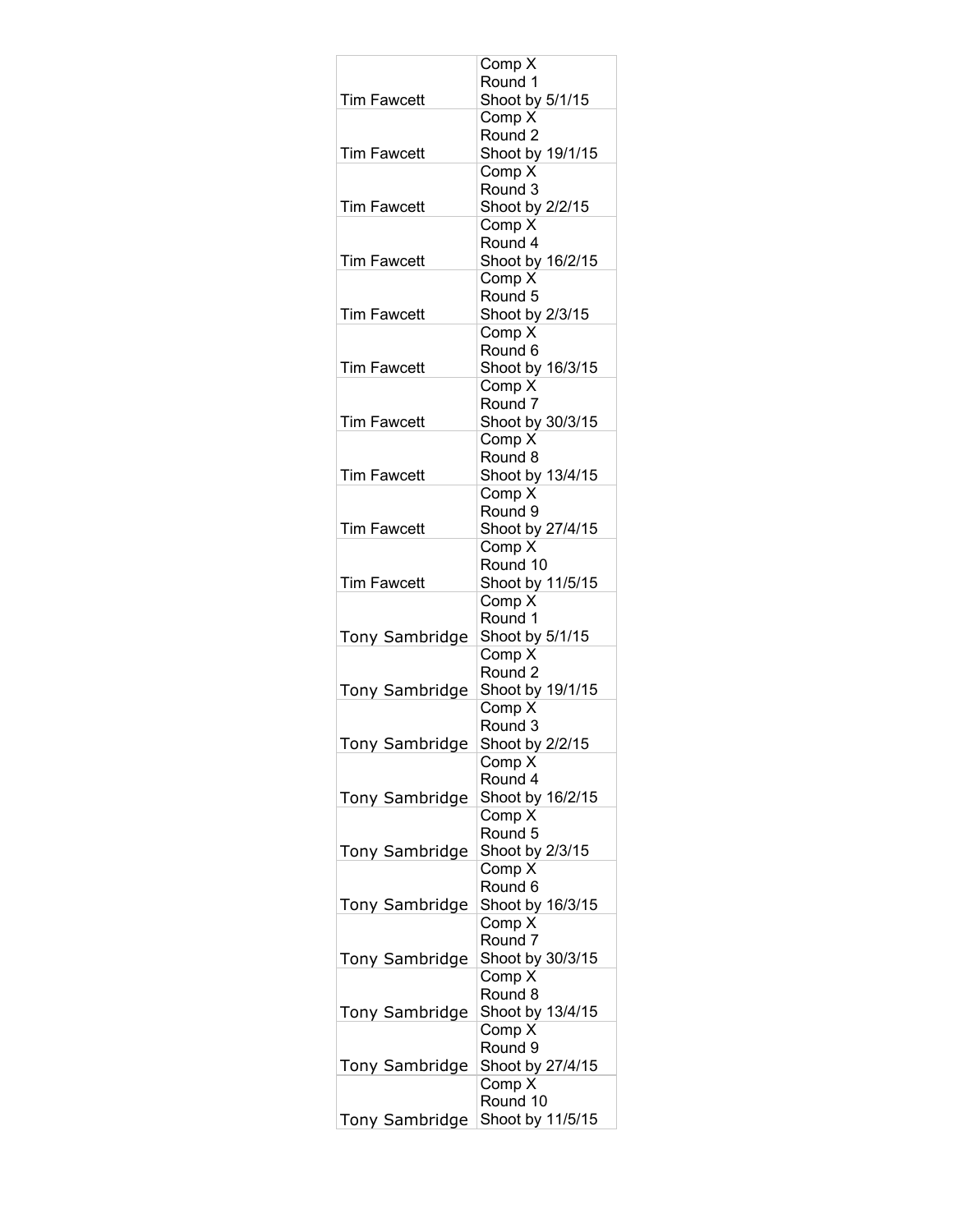|               | Comp Y                     |
|---------------|----------------------------|
|               | Round 1                    |
| Derek Hayes   | Shoot by 5/1/15<br>Comp Y  |
|               | Round <sub>2</sub>         |
| Derek Hayes   | Shoot by 19/1/15           |
|               | Comp Y                     |
|               | Round 3                    |
| Derek Hayes   | Shoot by 2/2/15            |
|               | Comp Y                     |
|               | Round 4                    |
| Derek Hayes   | Shoot by 16/2/15           |
|               | Comp Y                     |
|               | Round 5                    |
| Derek Hayes   | Shoot by 2/3/15            |
|               | Comp Y<br>Round 6          |
| Derek Hayes   | Shoot by 16/3/15           |
|               | Comp Y                     |
|               | Round <sub>7</sub>         |
| Derek Hayes   | Shoot by 30/3/15           |
|               | Comp Y                     |
|               | Round 8                    |
| Derek Hayes   | Shoot by 13/4/15           |
|               | Comp Y                     |
|               | Round 9                    |
| Derek Hayes   | Shoot by 27/4/15           |
|               | Comp Y                     |
|               | Round 10                   |
| Derek Hayes   | Shoot by 11/5/15<br>Comp Y |
|               | Round 1                    |
| Karen Everett | Shoot by 5/1/15            |
|               | Comp Y                     |
|               | Round 2                    |
| Karen Everett | Shoot by 19/1/15           |
|               | Comp Y                     |
|               | Round 3                    |
| Karen Everett | Shoot by 2/2/15            |
|               | Comp Y                     |
|               | Round 4                    |
| Karen Everett | Shoot by 16/2/15<br>Comp Y |
|               | Round 5                    |
| Karen Everett | Shoot by 2/3/15            |
|               | Comp Y                     |
|               | Round 6                    |
| Karen Everett | Shoot by 16/3/15           |
|               | Comp Y                     |
|               | Round 7                    |
| Karen Everett | Shoot by 30/3/15           |
|               | Comp Y                     |
|               | Round 8                    |
| Karen Everett | Shoot by 13/4/15           |
|               | Comp Y<br>Round 9          |
| Karen Everett | Shoot by 27/4/15           |
|               | Comp Y                     |
|               | Round 10                   |
| Karen Everett | Shoot by 11/5/15           |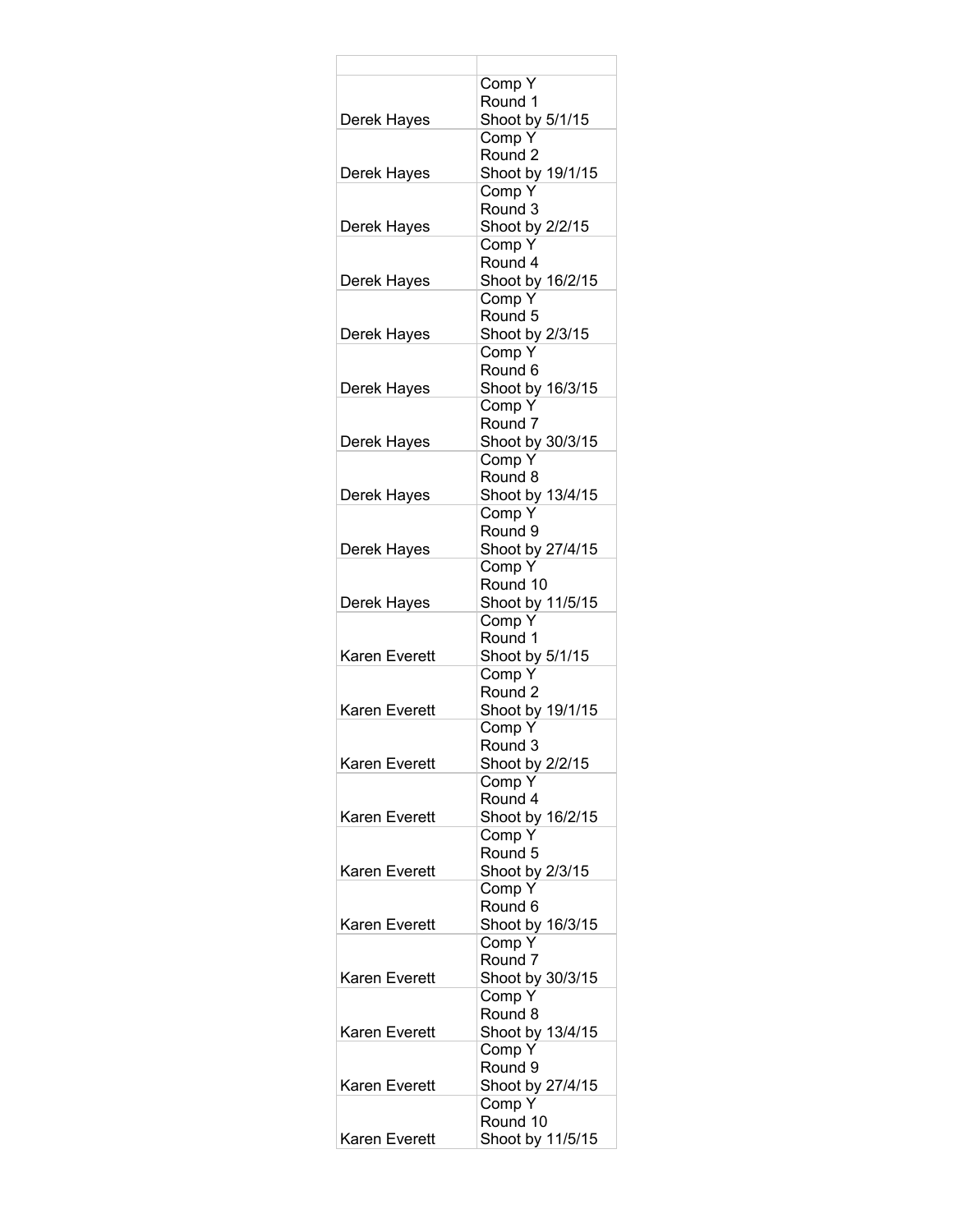|                       | Comp Y             |
|-----------------------|--------------------|
|                       | Round 1            |
| <b>Richard Hodges</b> | Shoot by 5/1/15    |
|                       | Comp Y             |
|                       | Round 2            |
| <b>Richard Hodges</b> | Shoot by 19/1/15   |
|                       | Comp Y             |
|                       | Round 3            |
| <b>Richard Hodges</b> | Shoot by 2/2/15    |
|                       | Comp Y             |
|                       | Round 4            |
| <b>Richard Hodges</b> | Shoot by 16/2/15   |
|                       | Comp Y             |
|                       | Round 5            |
| <b>Richard Hodges</b> | Shoot by 2/3/15    |
|                       | Comp Y             |
|                       | Round 6            |
| <b>Richard Hodges</b> | Shoot by 16/3/15   |
|                       | Comp Y             |
|                       | Round <sub>7</sub> |
| <b>Richard Hodges</b> | Shoot by 30/3/15   |
|                       | Comp Y             |
|                       | Round 8            |
| <b>Richard Hodges</b> | Shoot by 13/4/15   |
|                       | Comp Y             |
|                       | Round 9            |
| <b>Richard Hodges</b> | Shoot by 27/4/15   |
|                       | Comp Y             |
|                       | Round 10           |
| <b>Richard Hodges</b> | Shoot by 11/5/15   |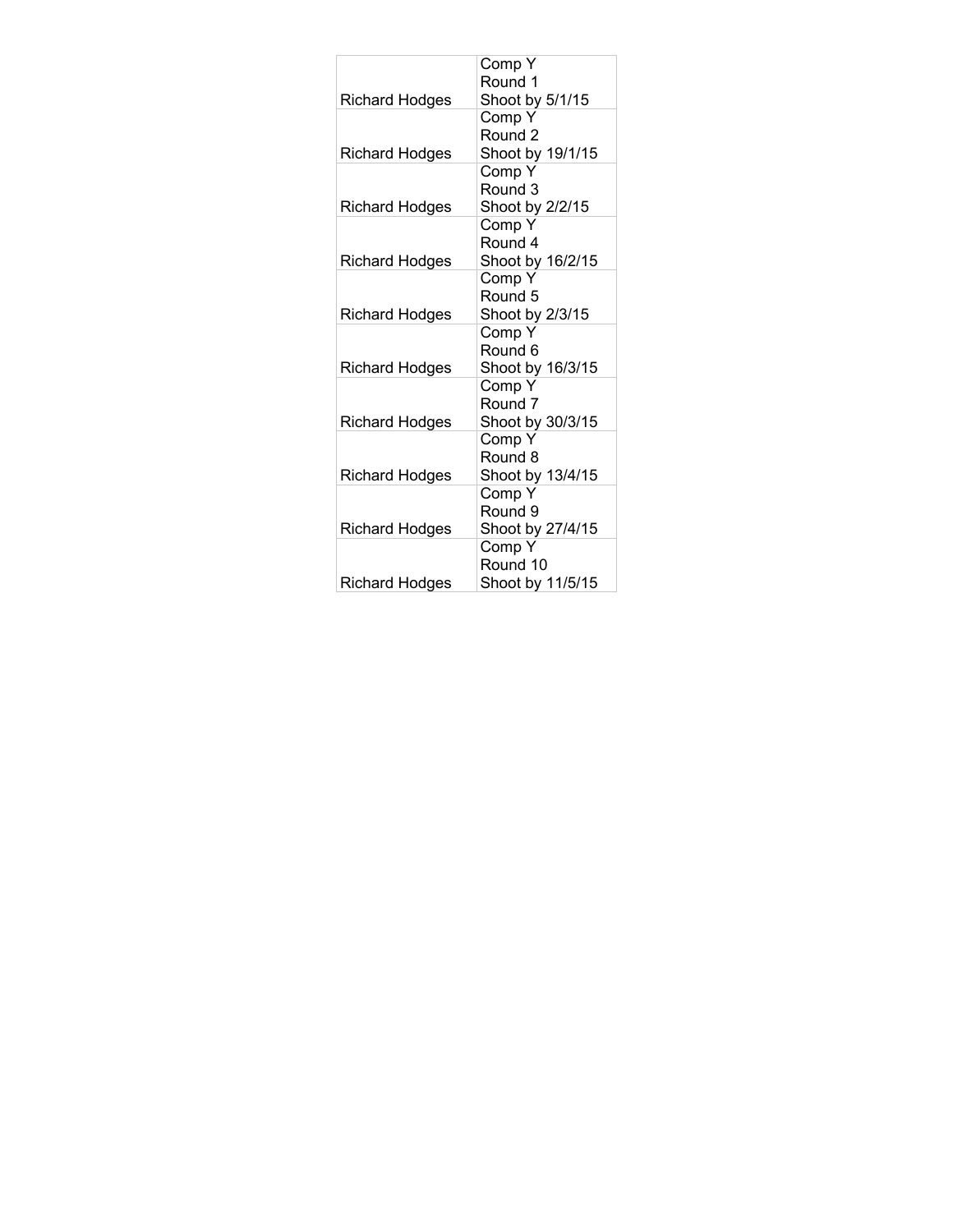| Comp <sub>Z</sub>                     |
|---------------------------------------|
| Round 1                               |
| Shoot by 5/1/15                       |
| Comp <sub>Z</sub>                     |
| Round 2                               |
| Shoot by 19/1/15                      |
| Comp <sub>Z</sub>                     |
| Round 3                               |
| Shoot by 2/2/15                       |
| Comp <sub>Z</sub><br>Round 4          |
|                                       |
| Shoot by 16/2/15<br>Comp <sub>Z</sub> |
| Round 5                               |
| Shoot by 2/3/15                       |
| Comp <sub>Z</sub>                     |
| Round 6                               |
| Shoot by 16/3/15                      |
| Comp Z                                |
| Round <sub>7</sub>                    |
| Shoot by 30/3/15                      |
| Comp <sub>Z</sub>                     |
| Round 8                               |
| Shoot by 13/4/15                      |
| Comp <sub>Z</sub>                     |
| Round <sub>9</sub>                    |
| Shoot by 27/4/15                      |
| Comp <sub>Z</sub>                     |
| Round 10                              |
| Shoot by 11/5/15                      |
| Comp <sub>Z</sub>                     |
| Round 1                               |
| Shoot by 5/1/15                       |
| Comp <sub>Z</sub>                     |
| Round <sub>2</sub>                    |
| Shoot by 19/1/15                      |
| Comp <sub>Z</sub>                     |
| Round 3                               |
| Shoot by 2/2/15                       |
| Comp <sub>Z</sub>                     |
| Round 4                               |
| Shoot by 16/2/15                      |
| Comp <sub>Z</sub>                     |
| Round 5                               |
| Shoot by 2/3/15<br>Comp <sub>Z</sub>  |
| Round 6                               |
| Shoot by 16/3/15                      |
| Comp Z                                |
| Round <sub>7</sub>                    |
| Shoot by 30/3/15                      |
| Comp Z                                |
| Round 8                               |
| Shoot by 13/4/15                      |
| Comp Z                                |
| Round 9                               |
| Shoot by 27/4/15                      |
| Comp Z                                |
| Round 10                              |
| Shoot by 11/5/15                      |
|                                       |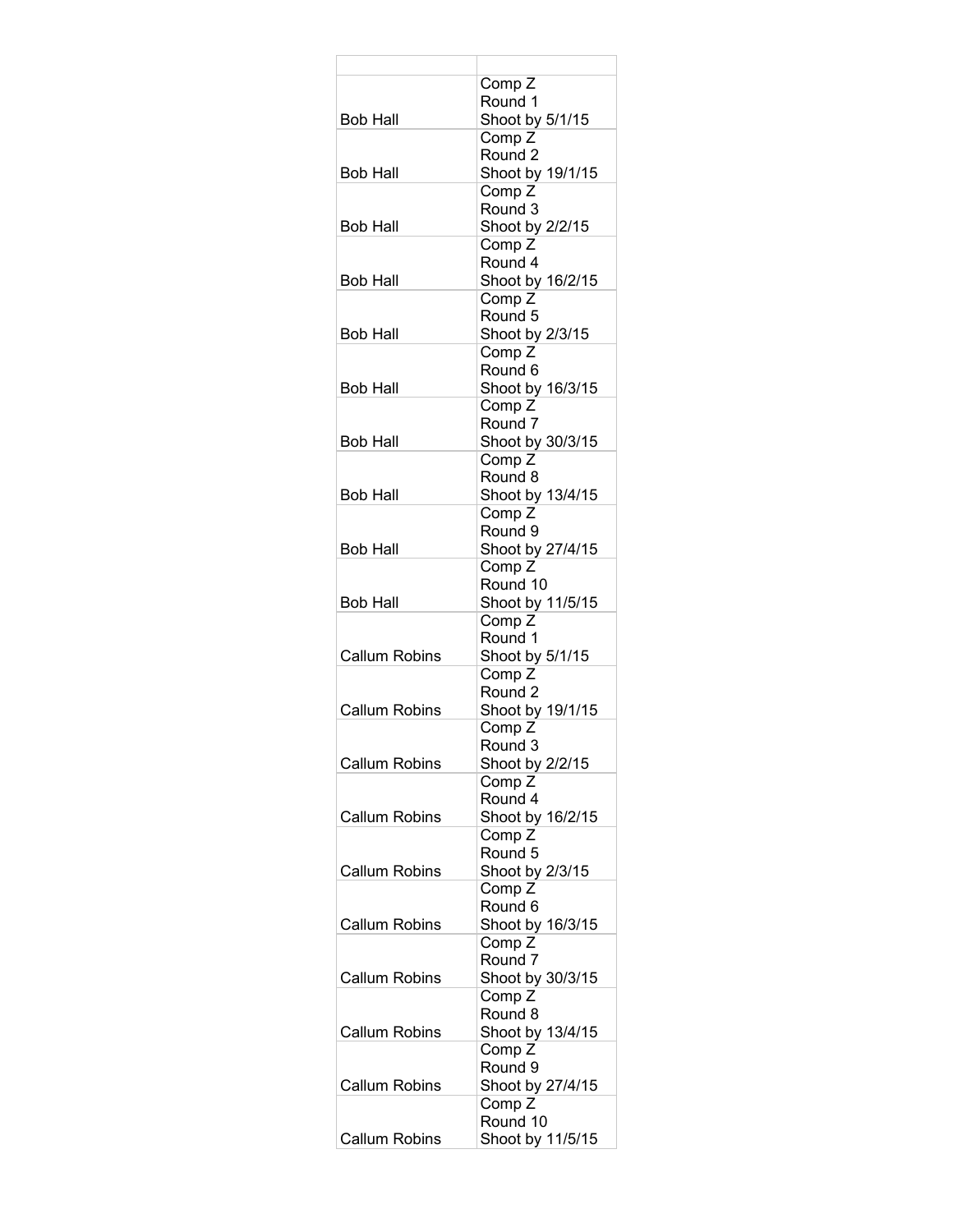|               | Comp <sub>Z</sub>                       |
|---------------|-----------------------------------------|
|               | Round 1                                 |
| Derek Hayes   | Shoot by 5/1/15                         |
|               | Comp <sub>Z</sub><br>Round <sub>2</sub> |
| Derek Hayes   | Shoot by 19/1/15                        |
|               | Comp Z                                  |
|               | Round 3                                 |
| Derek Hayes   | Shoot by 2/2/15                         |
|               | Comp <sub>Z</sub>                       |
|               | Round 4                                 |
| Derek Hayes   | Shoot by 16/2/15                        |
|               | Comp <sub>Z</sub><br>Round 5            |
| Derek Hayes   | Shoot by 2/3/15                         |
|               | Comp <sub>Z</sub>                       |
|               | Round <sub>6</sub>                      |
| Derek Hayes   | Shoot by 16/3/15                        |
|               | Comp Z                                  |
|               | Round <sub>7</sub>                      |
| Derek Hayes   | Shoot by 30/3/15<br>Comp <sub>Z</sub>   |
|               | Round 8                                 |
| Derek Hayes   | Shoot by 13/4/15                        |
|               | Comp <sub>Z</sub>                       |
|               | Round 9                                 |
| Derek Hayes   | Shoot by 27/4/15                        |
|               | Comp <sub>Z</sub>                       |
|               | Round 10                                |
| Derek Hayes   | Shoot by 11/5/15<br>Comp <sub>Z</sub>   |
|               | Round 1                                 |
| Kirsta Oxbrow | Shoot by 5/1/15                         |
|               | Comp <sub>Z</sub>                       |
|               | Round 2                                 |
| Kirsta Oxbrow | Shoot by 19/1/15                        |
|               | Comp <sub>Z</sub>                       |
| Kirsta Oxbrow | Round 3<br>Shoot by 2/2/15              |
|               | Comp Z                                  |
|               | Round 4                                 |
| Kirsta Oxbrow | Shoot by 16/2/15                        |
|               | Comp <sub>Z</sub>                       |
|               | Round 5                                 |
| Kirsta Oxbrow | Shoot by 2/3/15                         |
|               | Comp <sub>Z</sub><br>Round 6            |
| Kirsta Oxbrow | Shoot by 16/3/15                        |
|               | Comp <sub>Z</sub>                       |
|               | Round <sub>7</sub>                      |
| Kirsta Oxbrow | Shoot by 30/3/15                        |
|               | Comp <sub>Z</sub>                       |
|               | Round 8                                 |
| Kirsta Oxbrow | Shoot by 13/4/15                        |
|               | Comp Z<br>Round 9                       |
| Kirsta Oxbrow | Shoot by 27/4/15                        |
|               | Comp Z                                  |
|               | Round 10                                |
| Kirsta Oxbrow | Shoot by 11/5/15                        |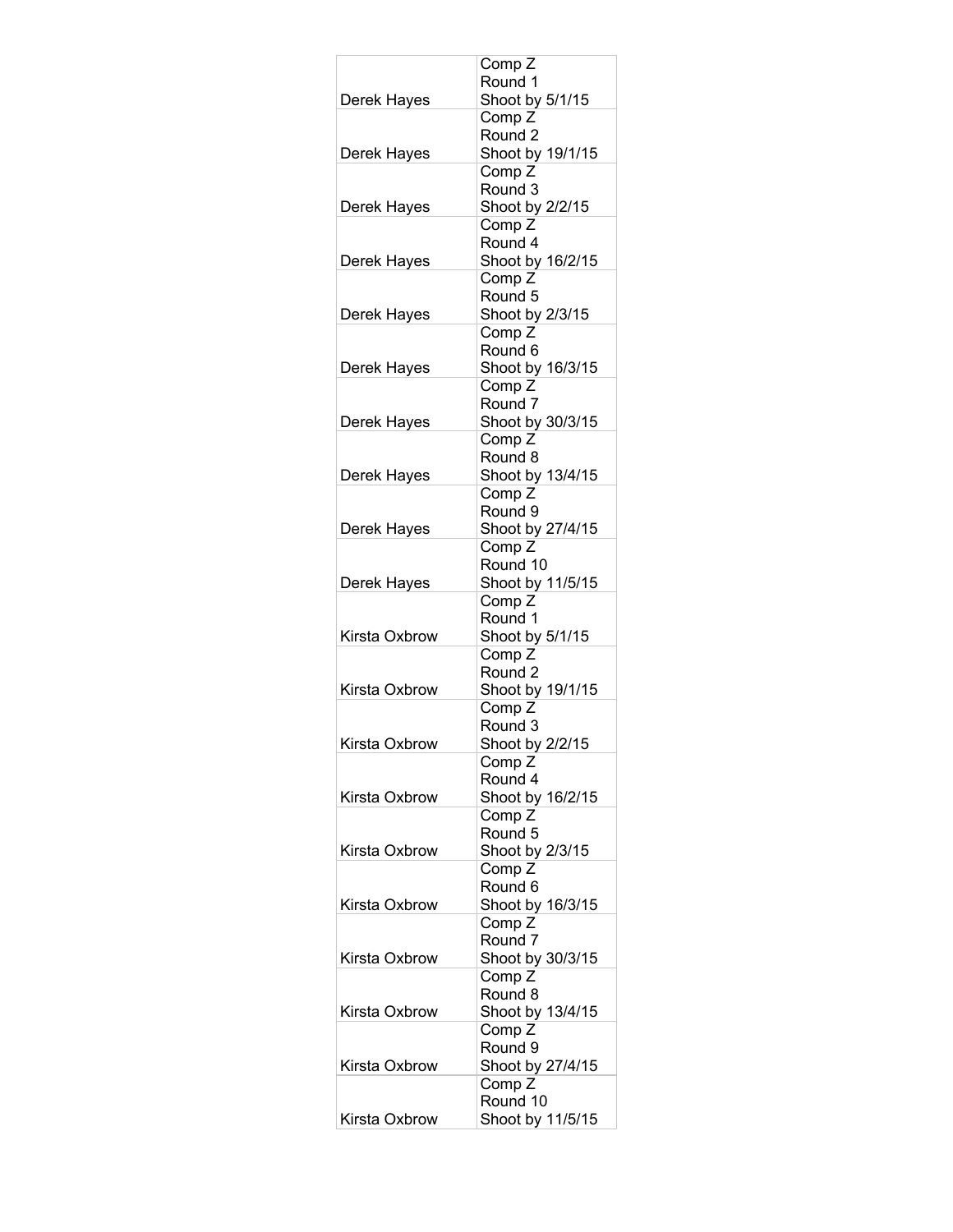|                     | Comp X                               |
|---------------------|--------------------------------------|
|                     | Round <sub>2</sub>                   |
| <b>Barry Hedges</b> | Shoot by 19/1/15<br>Comp X           |
|                     | Round 3                              |
| <b>Barry Hedges</b> | Shoot by 2/2/15                      |
|                     | Comp X                               |
|                     | Round 4                              |
| Barry Hedges        | Shoot by 16/2/15                     |
|                     | Comp X                               |
|                     | Round 5                              |
| Barry Hedges        | Shoot by 2/3/15                      |
|                     | Comp X<br>Round <sub>6</sub>         |
| <b>Barry Hedges</b> | Shoot by 16/3/15                     |
|                     | Comp X                               |
|                     | Round <sub>7</sub>                   |
| <b>Barry Hedges</b> | Shoot by 30/3/15                     |
|                     | Comp X                               |
|                     | Round 8                              |
| <b>Barry Hedges</b> | Shoot by 13/4/15                     |
|                     | Comp X                               |
|                     | Round 9<br>Shoot by 27/4/15          |
| <b>Barry Hedges</b> | Comp X                               |
|                     | Round 10                             |
| <b>Barry Hedges</b> | Shoot by 11/5/15                     |
|                     | Comp X                               |
|                     | Round 1                              |
| <b>Barry Hedges</b> | Shoot by 5/1/15                      |
|                     | Comp <sub>Z</sub>                    |
|                     | Round 1                              |
| <b>Bob Hall</b>     | Shoot by 5/1/15<br>Comp <sub>Z</sub> |
|                     | Round <sub>2</sub>                   |
| <b>Bob Hall</b>     | Shoot by 19/1/15                     |
|                     | Comp <sub>Z</sub>                    |
|                     | Round 3                              |
| <b>Bob Hall</b>     | Shoot by 2/2/15                      |
|                     | Comp <sub>Z</sub>                    |
|                     | Round 4                              |
| <b>Bob Hall</b>     | Shoot by 16/2/15<br>Comp Z           |
|                     | Round 5                              |
| <b>Bob Hall</b>     | Shoot by 2/3/15                      |
|                     | Comp <sub>Z</sub>                    |
|                     | Round <sub>6</sub>                   |
| Bob Hall            | Shoot by 16/3/15                     |
|                     | Comp <sub>Z</sub>                    |
|                     | Round 7                              |
| Bob Hall            | Shoot by 30/3/15<br>Comp Z           |
|                     | Round 8                              |
| Bob Hall            | Shoot by 13/4/15                     |
|                     | Comp Z                               |
|                     | Round 9                              |
| Bob Hall            | Shoot by 27/4/15                     |
|                     | Comp <sub>Z</sub>                    |
|                     | Round 10                             |
| <b>Bob Hall</b>     | Shoot by 11/5/15                     |